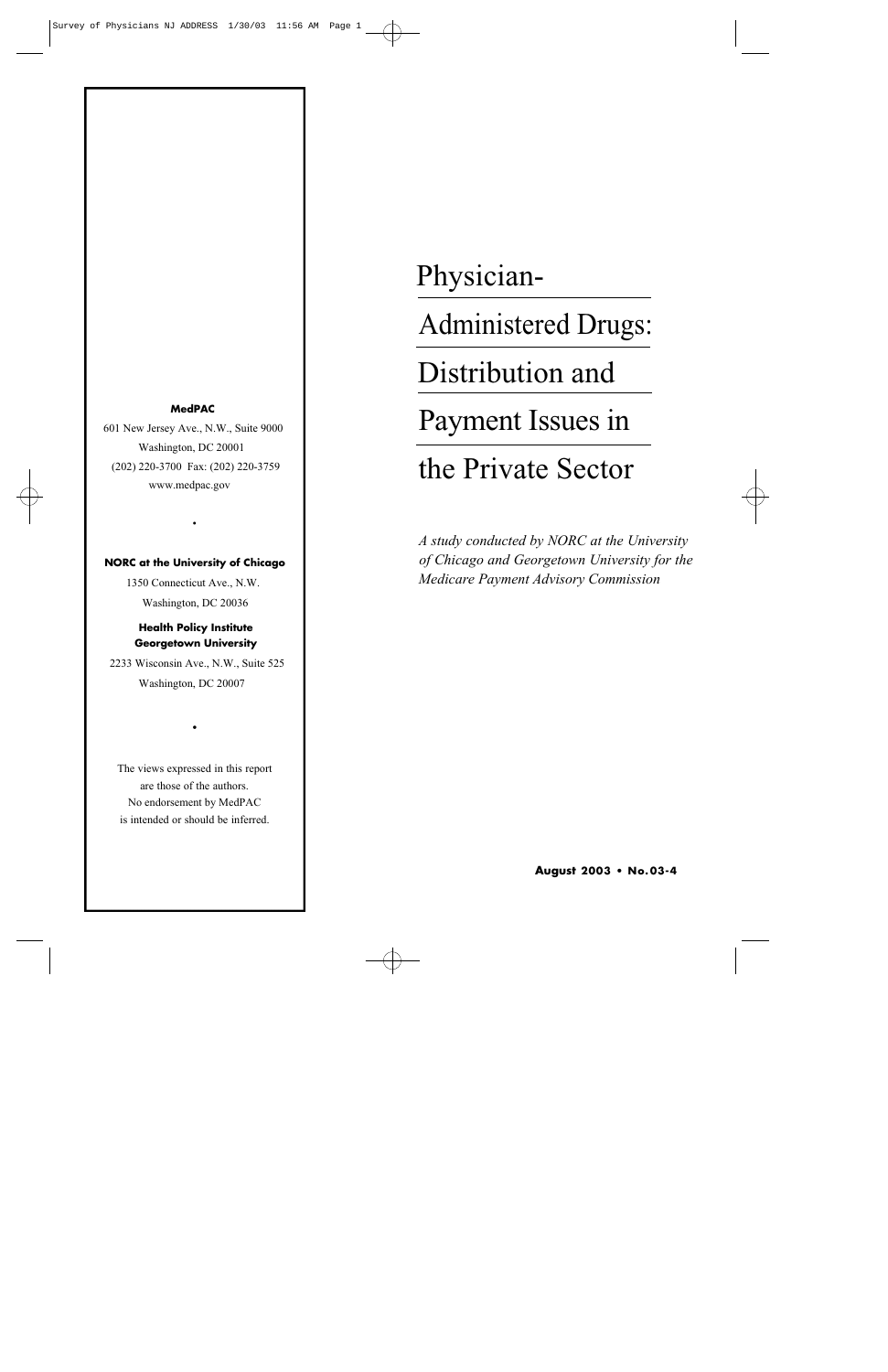# **Physician-Administered Drugs: Distribution and Payment Issues in the Private Sector**

Submitted to the Medicare Payment Advisory Commission

by

NORC at the University of Chicago

and

Georgetown University

June 2, 2003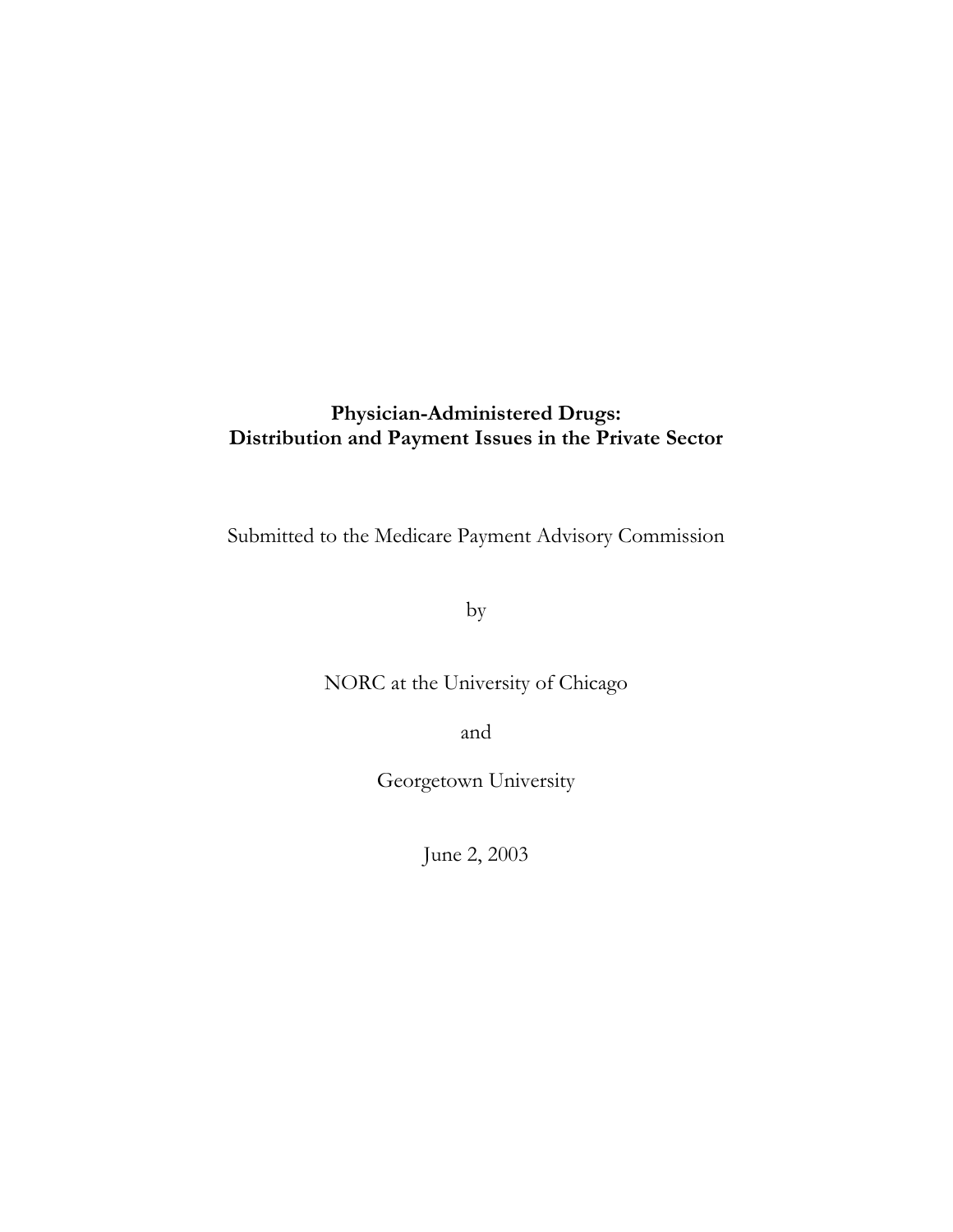This report was prepared by staff from NORC at the University of Chicago and from Georgetown University

> Daniel Gaylin, NORC at the University of Chicago Michael Gluck, Georgetown University Jack Hoadley, Georgetown University Sarah Townsend, NORC at the University of Chicago

under contract with the Medicare Payment Advisory Commission (Joan Sokolovsky, Project Officer)

submitted June 2, 2003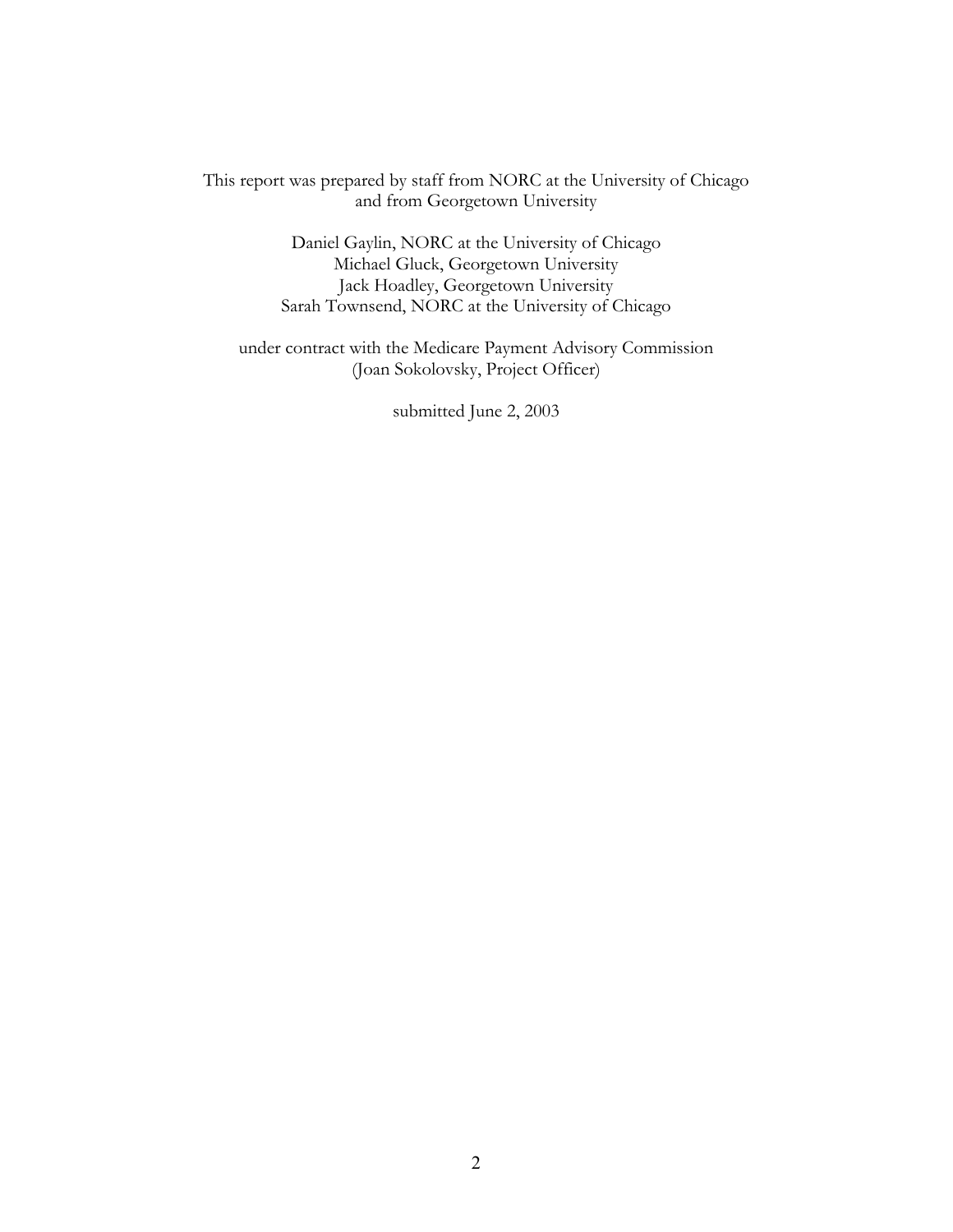#### **Executive Summary**

In 2001, Medicare expenditures for outpatient drugs were approximately \$6.4 billion and rising at a rate of 20 percent per year over the prior three years. Other research has suggested that Medicare often pays physicians at rates significantly higher than their actual acquisition costs. This report characterizes how physician-administered drugs are distributed and paid for in the private market.

We conducted 16 structured interviews with key stakeholders and others knowledgeable about the ways in which physician-administered drugs are purchased, distributed, and paid for in the private market. Respondents included oncologists, private health plans, pharmacy benefit managers (PBMs), specialty pharmacy companies, wholesalers, group purchasing organizations (GPOs), and consultants.

Traditionally, physicians have acquired physician-administered drugs for their offices through four main channels – manufacturers, wholesalers, GPOs, and local pharmacies. These methods continue to account for the bulk of purchases by individual physicians or medical practices. The frequency with which physicians and medical practices switch among sources to obtain the lowest price varies. Payers have not traditionally offered physicians additional services such as case or disease management. However, as some PBMs begin to move into the specialty pharmacy world, they are applying some outpatient drug management tools to this arena.

Insurers have traditionally paid for drugs administered in the physician's office under a plan's medical benefit, paying physicians separately for the cost of the drug and its administration. There are four "prices" often mentioned in discussions of physician-administered drugs: (1) the actual acquisition cost, the amount the physician or other buyer actually pays for the drug; (2) the wholesale acquisition cost (WAC), a published number representing the amount wholesalers pay manufacturers for a drug, though they sometimes pay less; (3) the average wholesale price (AWP), a readily available published price for drugs, which is an integral part of pricing and payment formulas, although it is not derived from actual market prices; and (4) the Medicare allowable cost, the amount Medicare pays physicians for drugs they administer (AWP minus 5 percent). The actual acquisition cost of a given drug is often well below its published AWP and the Medicare allowable cost.

Private payers have followed Medicare, paying physicians from a low of AWP minus 20 percent to a high of AWP plus 10 percent. Although this payment theoretically only compensates physicians for the cost of drugs, in reality it also helps to pay physicians for practice costs associated with drug administration. Insurers, PBMs, and consultants view this "spread" (the difference between acquisition cost and third-party payment) largely as profit for the physician. Physicians, however, see the spread as barely covering their practices costs and crucial in offsetting under-payment for drug administration.

Information from interviews with key stakeholders also provided insight into new acquisition methods recently introduced by some private payers. It appears that these new approaches are being tried less often for oncology drugs than for other physician-administered drugs. These innovations include:

• Prescribed Distribution Channels. Some insurers have required that physicians acquire drugs through specialty pharmacy organizations working under contract to the insurers. These specialty pharmacies also "manage" the benefit as a PBM would for outpatient drugs.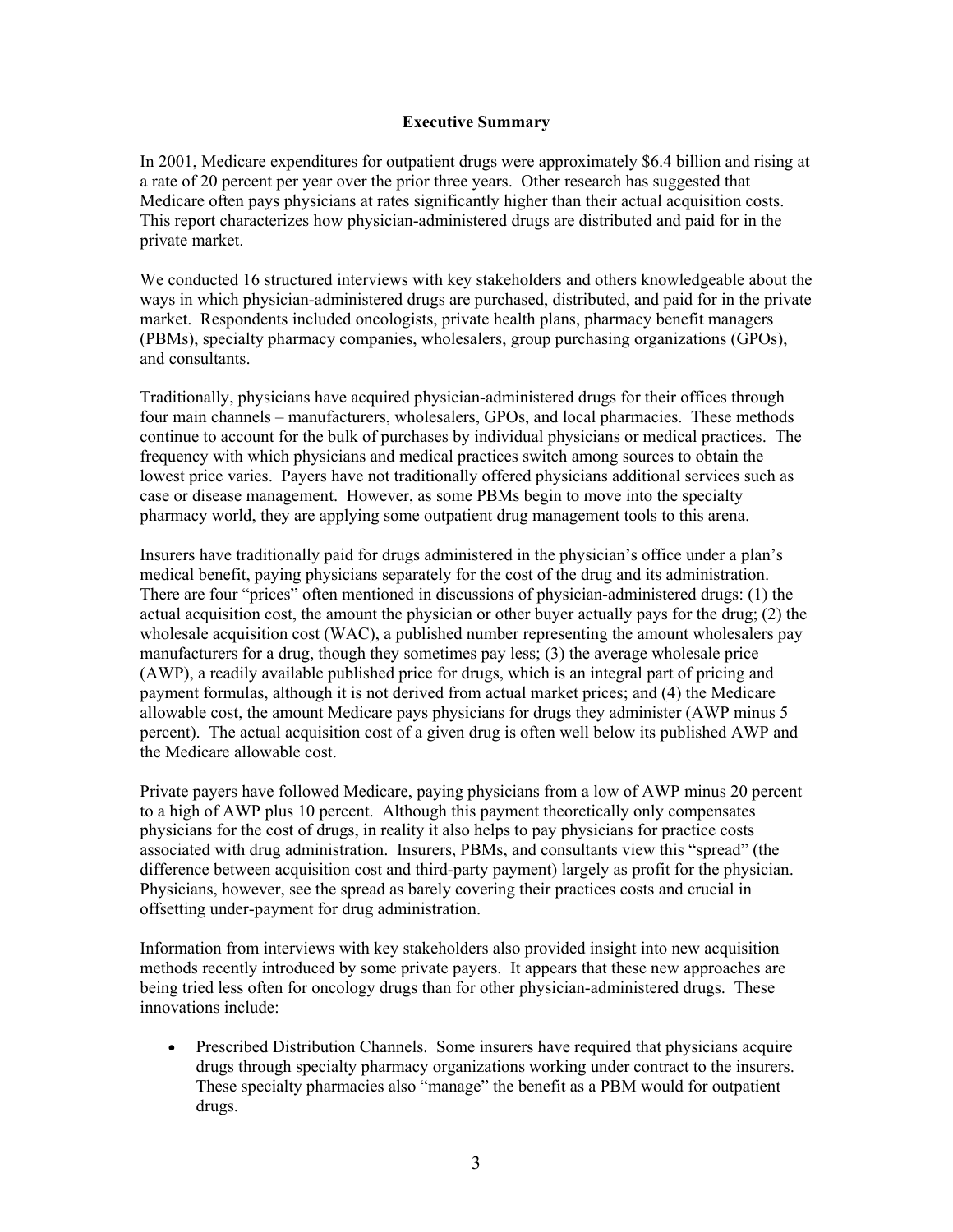- Patient Purchase. Less frequently, insurers require patients to purchase the drugs themselves under the health plan's regular outpatient drug benefit and bring them to the physician's office for administration. Payment to physicians for practice costs varies by insurer.
- Revised Payment Levels. Here, insurers have chosen not to become involved in the distribution channel, instead lowering the amounts they pay physicians for the drugs they administer. This change is usually accompanied by an increase in the fee paid to physicians for drug administration.
- Utilization Management. A few PBMs are scrutinizing physicians' prescriptions for drugs administered in their offices to identify inappropriate utilization. Savings are created by the rejection of certain inappropriate prescriptions as well as the general discouragement of inappropriate prescribing. Such tight management remains rare. Increased utilization management is sometimes done in combination with changes in distribution channels or payment levels.
- Preferred Drug Programs/Formularies. For the few physician-administered drugs with generics or close substitutes, some insurers and PBMs/specialty pharmacies are beginning to use formularies.

Attitudes about the benefits and drawbacks of new distribution systems vary across groups. Insurers, PBMs, specialty pharmacies, and payers are generally developing these innovations and stand to benefit from cost savings. In doing so, however, they must address significant physician resistance especially from oncologists and particularly in geographic areas where physicians have the market leverage to avoid working with particular payers. In addition, insurers and PBMs face barriers to using these new methods including the need to address last-minute prescription changes and the trend towards more patient-specific treatment regimens that limit payers' ability to set drug preferences.

Patients are affected in fairly modest ways by these changes. While several of the tools could offer some patients out-of-pocket savings and utilization management can enhance the quality of care, patient purchase and prescribed distribution channels raise the potential for increased quality problems. In addition, patient purchase may present an added inconvenience to sick patients.

While physicians were generally negative about these innovations, some did cite advantages in having to maintain smaller inventories and not having to pay upfront acquisition costs. Physicians are concerned that the new systems do not adequately cover their practice costs and increase administrative costs associated with having to work with multiple organizations to acquire their drugs. Clinically, physicians express apprehension about the quality of drugs acquired from unfamiliar sources and more generally their loss of control over the distribution process.

These innovations in the acquisition and payment of physician-administered drugs present opportunities for cost savings both by lowing payers' acquisition costs and avoiding unnecessary utilization. However, attempts to implement them have faced several barriers, and many innovations are still in an experimental stage. Results from these pilot projects are mostly not yet available, although two companies reported savings in the range of 10 percent to 25 percent relative to previous expenditures.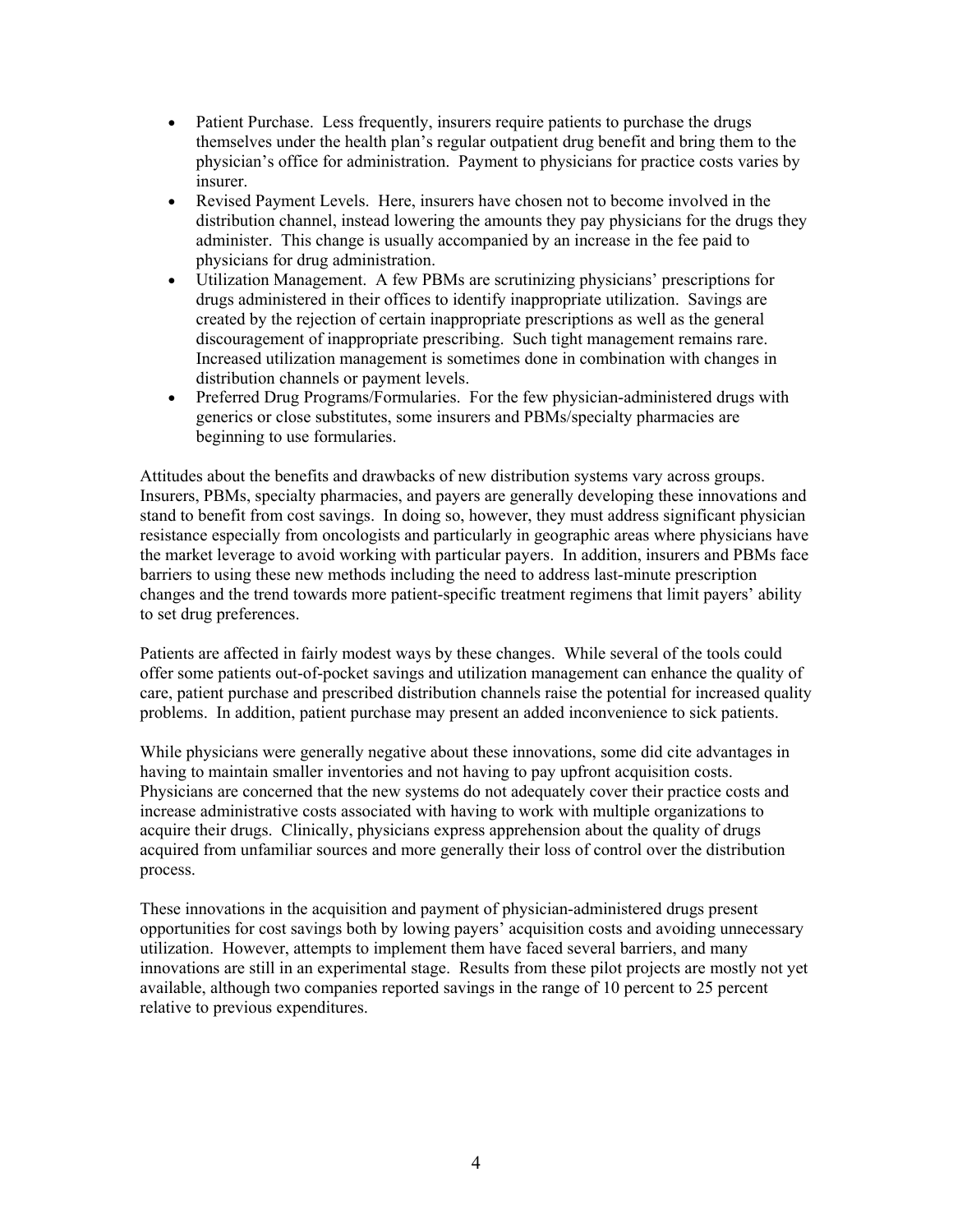# **Physician-Administered Drugs:**

# **Distribution and Payment Issues in the Private Sector**

#### **INTRODUCTION**

The Medicare Payment Advisory Commission (MedPAC) contracted with NORC at the University of Chicago and Georgetown University's Health Policy Institute to obtain information from stakeholders on the various manners in which physician-administered drugs, with a specific focus on oncology drugs, are purchased and distributed for privately insured patients. Reports by both the General Accounting Office (GAO) and the Office of Inspector General (OIG) have shown that Medicare's current payment rates for Part B covered drugs are well above physicians' acquisition costs.<sup>1,2</sup>

Despite the relatively small number of outpatient prescription drugs covered by Medicare Part B, Medicare spent approximately \$6.4 billion for outpatient drugs in 2001, a figure that has been increasing at a rate greater than 20 percent per year over the last three years.<sup>3</sup> As reported in our recent memo to MedPAC, rapid technological advancement has led to the development of new drugs and biologicals that will be eligible for coverage under Medicare Part B based on non-self administration.<sup>4</sup> As the Food and Drug Administration approves more drugs covered under this Medicare benefit, Centers for Medicaid and Medicare Services (CMS) and MedPAC have become increasingly concerned with Medicare costs and payment issues for these drugs.

Current payment policies for covered drugs have several undesired effects. Medicare and its beneficiaries are placed under the financial burden of unnecessarily high payments. In addition, physicians derive substantial portions of their revenue through payments for drugs administered in their offices to compensate for insufficient payment for administration costs. Such crosssubsidization creates an environment where physicians have incentives for prescribing medication and prolonging treatment. However, Medicare is not alone in its skewed payment policies. Private insurers and health plans also pay physicians for drugs at rates that are higher than actual acquisition costs. To amend this situation, private insurance companies have been exploring new channels of distribution and payment for these drugs. This examination of the distribution channels and payment system for physician-administered drugs in the private market can help to inform MedPAC's discussion of options for restructuring payment for Medicare Part B covered drugs. This memo is organized around the following topics:

- 1. Overview and Context. We begin with a brief overview of pharmaceuticals covered under Medicare Part B and discussion of the payment system currently used. This will provide context for our research findings on payment and distribution systems utilized in the private market.
- 2. Project Methodology. We describe in detail our project methods and implementation. We conducted semi-structured interviews with key stakeholders from the various groups involved in distribution of and payment for physician-administered drugs in the private market.
- 3. Key Findings. We discuss what we have learned about the management of physicianadministered drugs in the private market, in both the traditional acquisition and payment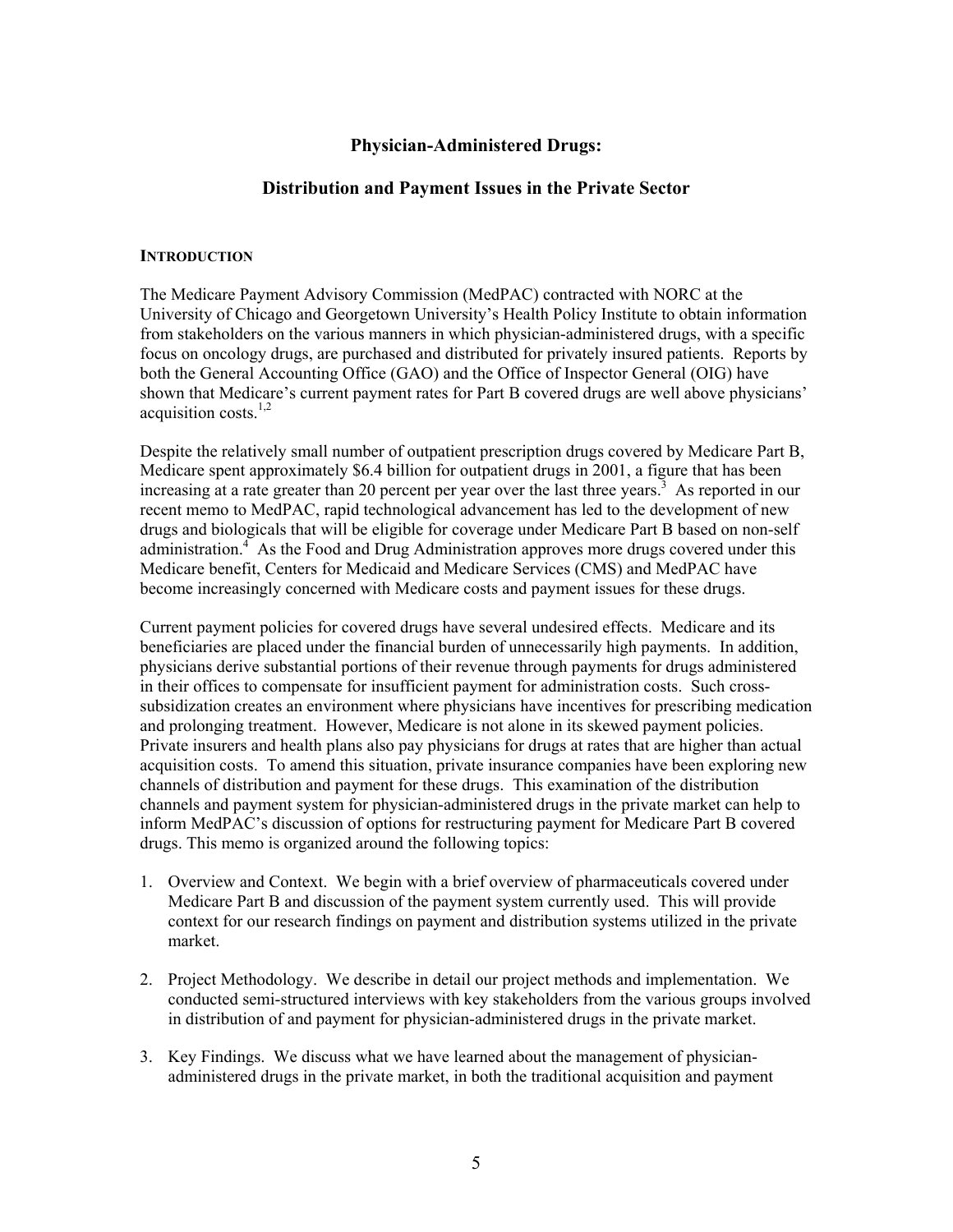system and new systems being explored. Attention is given to the possible costs and benefits of these new distributions methods to payers, physicians, and patients.

#### **OVERVIEW AND CONTEXT**

Medicare does not cover the majority of outpatient prescription drugs. However, under Part B, Medicare covers a limited number of outpatient pharmaceuticals from the following categories:

- Injectable drugs that are administered by a trained clinician
- Certain immunosuppressive drug therapy for transplant patients
- Hemophilia clotting factors
- Erythropoietin needed to treat anemia in patients with end-stage renal disease
- Oral anti-cancer drugs that are also available in injectable form
- Oral anti-nausea drugs for patients receiving Medicare-covered anti-cancer drugs
- Some drugs used in conjunction with durable medical equipment, for example nebulizers used to administer inhalation therapy drugs (e.g., albuterol) for treating respiratory conditions.
- Injectable osteoporosis drugs are covered in specified circumstances for women under Medicare's home health coverage.

The current payment system is based on the average wholesale price (AWP) of covered drugs. However, as discussed in greater detail later in this memo, AWP has never been regulated and is not necessarily the actual acquisition cost for physicians and providers. For "single-source" drugs (i.e. those without generic equivalents available), Medicare reimburses at 95 percent of a given drug's AWP. For multi-source drugs where several AWPs exist, payment rates are set at the lowest of the average of all generic forms of the drug or the lowest band-name product. In the past, individual Medicare carriers calculated AWPs, leading to variation in payment rates. To make pricing consistent across carriers, this year CMS established a single drug price (SDP) for Part B covered drugs. As with other Part B benefits, patients are responsible for a 20 percent copayment, while Medicare pays the remaining 80 percent (where the 100 percent total is 95 percent of AWP).

The current project explored the ways in which the private market has managed the purchase, distribution, and payment of physician-administered drugs. Of particular interest to MedPAC are recent innovations in these processes for the private market.

#### **PROJECT METHODOLOGY**

We conducted 16 structured interviews with key stakeholders and others knowledgeable about the ways in which physician-administered drugs are purchased, distributed, and paid for in the private market. Interviews were conducted by telephone and lasted approximately 45 minutes. The project team developed a list of questions that served as a starting point for the interviews with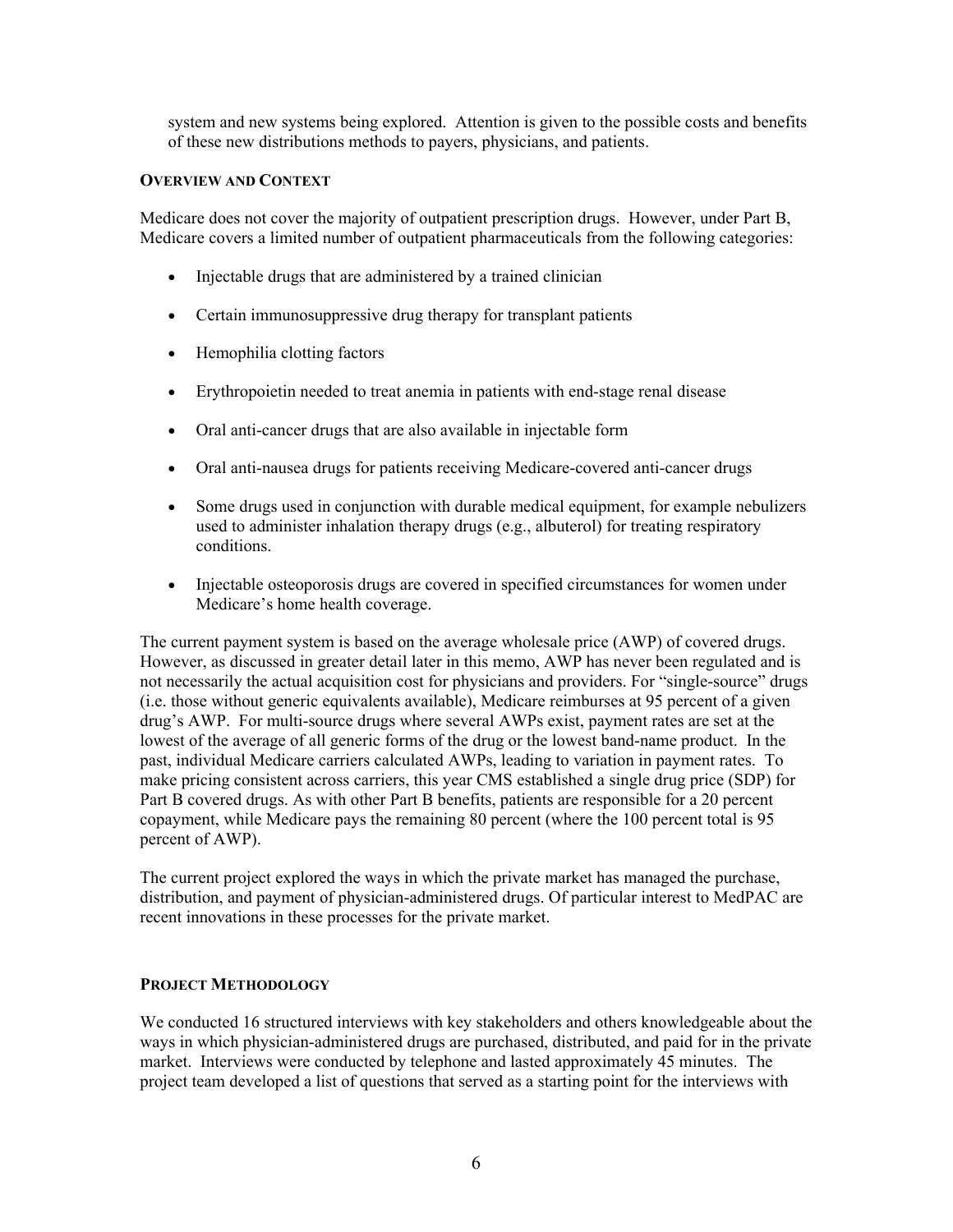our respondents. The list of questions provided structure to the conversation, but allowed enough flexibility for respondents to focus on their areas of expertise.

To develop the interview protocol, we reviewed MedPAC staff papers, recent articles in trade newsletters, and relevant reports from the General Accounting Office and the HHS Office of the Inspector General. These sources provided initial background about both traditional distribution channels as well as the new approaches being used. The interview questions are included as Appendix I to this report.

In coordination with MedPAC, we identified individuals through a variety of means, getting names from trade associations and professional societies, references in trade newsletters, suggestions from MedPAC staff, and personal contacts. We contacted these individuals to see if they would be available to participate in these interviews. Moreover, through our initial contacts, we requested suggestions for additional contacts. We conducted 16 interviews with 27 stakeholders. Respondents were sampled from several relevant groups, including 4 oncologists, 2 health plans, 2 pharmacy benefits managers (PBMs), 3 specialty pharmacy companies, 1 wholesaler, 1 group purchasing organization, and 3 consultants.

At least two members of the project team conducted each interview. One senior member of the research team led the interview, and a junior member took notes on the interview and served as backup to the lead interviewer. Whenever possible, two or more senior team members participated in the interview, one as lead and the others as backup. The lead interviewer started each conversation with a brief review of the project. On most of the interviews additional senior team members listened in and participated in the questioning. The team reviewed the interview notes and conducted informal content analysis on the results to determine what was learned from each topic covered in the interview. The report summarizes these results.

Through the interviews, we sought to examine the following themes:

- The manner in which physicians acquire physician-administered drugs. Specific issues examined included identification of the existing sources of these drugs, the various organizations physicians may partner with to obtain them, the interplay between physicians and insurers in determining which sources to utilize and who is responsible for purchasing the drugs, and the relative effects of each distribution method for patients, physicians, payers, and other actors.
- How key players in the drug distribution system insurers, PBMs, pharmacies, group purchasing organizations, and physicians – interact. Topics explored were physicians' purchase of other services (e.g. dispensing services, obtaining prior authorization from insurers, providing patient support, etc.), whether purchase of these services is insurer mandated, and liability concerns surrounding inventory maintenance.
- The method of payment for the purchase and administration of these drugs in the private market. The focus of this section was on traditional and new payment methods for payment, price savings that have resulted from new payment methods, and whether specialty pharmacies and PBMs use formularies.

Because prescriptions related to the treatment of cancer represent 80 percent of Medicare Part B drug payments to physicians<sup>1</sup> we focused on oncology drugs as a major class of physicianadministered drugs in both the selection of stakeholders as well as the in the development of the interview protocol.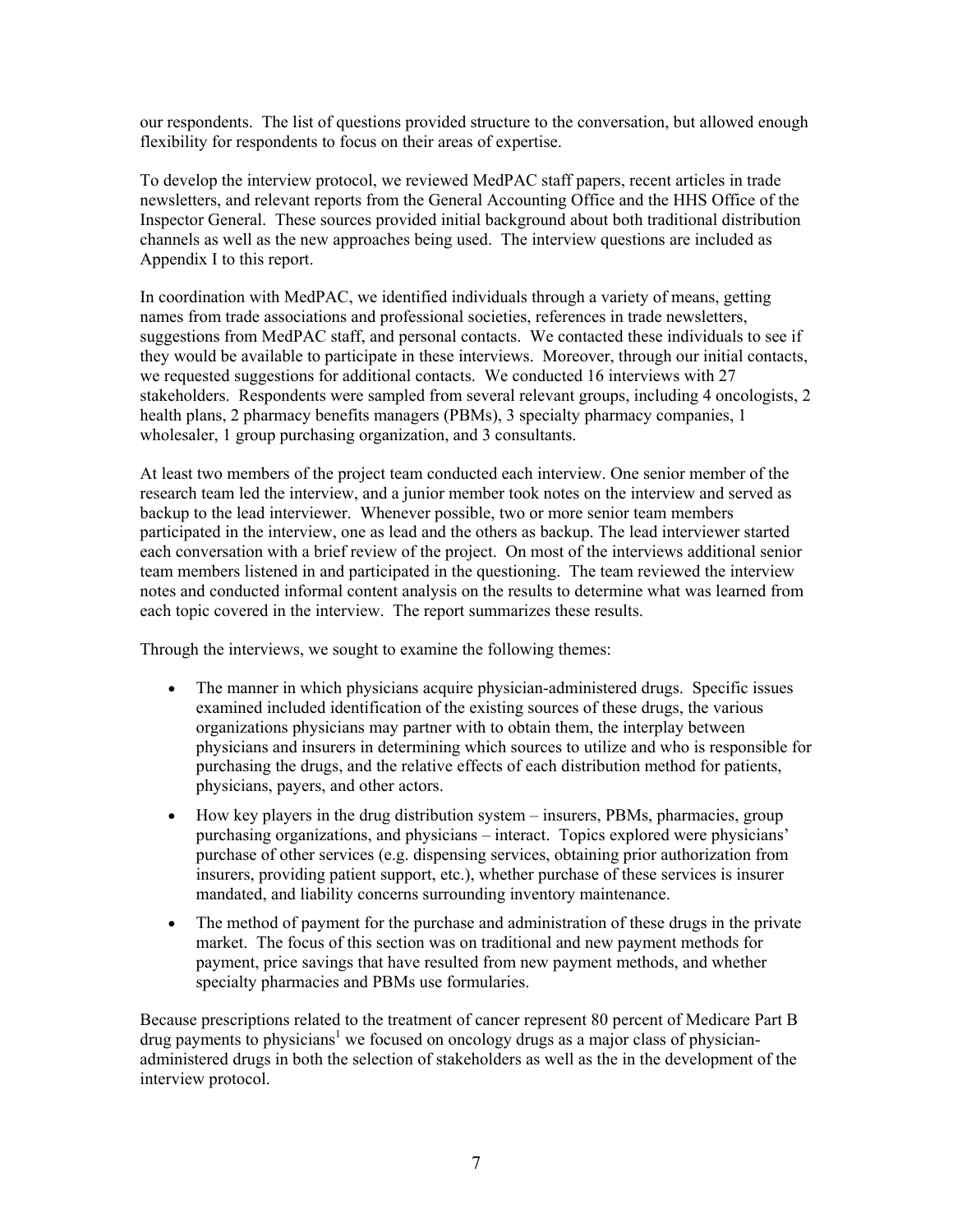# **KEY FINDINGS**

The following sections present the key findings from our interviews. We first discuss traditional acquisition methods for physician-administered drug, then we describe payment mechanisms for these drugs, and conclude with a discussion of newer innovations in acquisition and payment methods. Within each section, findings are grouped according to specific topic areas from our the interview protocol.

# **Traditional Acquisition Methods for Drugs Administered in the Physician Offices**

The first questions we asked respondents were about traditional acquisition methods that physicians used to obtain drugs to be administered in their offices and the distribution channels by which those drugs make their way from the manufacturer to the physician's office. Here we asked about methods that have been in use for some period of time, not new methods recently introduced by insurers or other payers.

# *How have physicians traditionally purchased drugs that require administration in their offices for privately insured patients?*

Our interviews underscored that physicians use a complex and varied approach to acquiring physician-administered drugs. Traditionally, there have been four main methods by which doctors procure these medications – through manufacturers, wholesalers, group purchasing organizations (GPOs), and local pharmacies. Typically, pharmacy benefit managers (PBMs) have not been involved. These methods continue to account for the bulk of oncology (if not all physician office-administered) drug purchases.

- 1) **Manufacturer:** Physicians can buy the drugs directly from the manufacturer and maintain an inventory appropriate to their practice in their own storeroom. In this situation physicians usually accept the price quoted by the manufacturer, although some physicians do shop for prices at times (for example, a large practice that is a high volume user of certain drugs). Manufacturers set prices within federal guidelines that require similar buyers be charged similar prices. One respondent said that physicians are most likely to get the ancillary drugs, as opposed to chemotherapy drugs, directly from the manufacturers.
- 2) **Wholesaler:** Physicians can buy their drugs through wholesalers. In addition to general wholesalers, there are apparently four or five that specialize in oncology drugs. Some physicians use small specialty wholesalers who market directly to oncologists' offices. Unlike large wholesalers, these firms tend to serve a single locality or region. A typical physician would order through a specialty wholesaler about twice a month and receive their drugs overnight via express delivery service. The specialty wholesaler orders the drug from the manufacturer or larger wholesaler. Although the physician may realize some price discount in acquiring their drugs through a specialty wholesaler, the main benefit to physicians is being able to use a single agent for drugs from multiple manufacturers with whom they deal. Unlike larger wholesalers, specialty wholesalers will deal with physician practices of all sizes, including small offices.

Other physicians work with large, national drug wholesalers (e.g. McKesson, Cardinal Health, Amerisource) to purchase their drugs. Because of their scale, these wholesalers can achieve greater discounts for physicians than can local, specialty wholesalers. But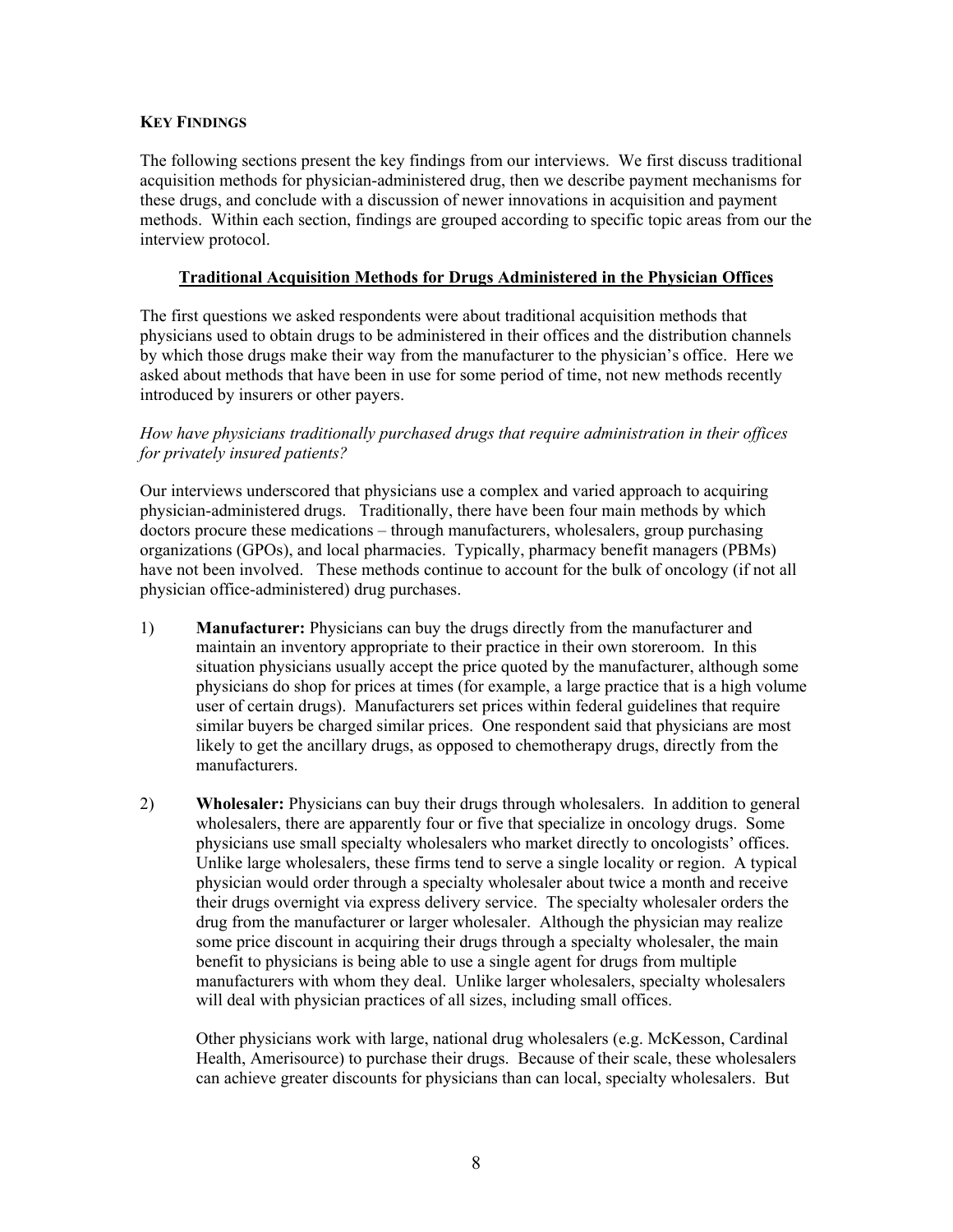generally only larger practices (i.e., those with at least 10 to 15 physicians) have adequate business staff to work with national wholesalers to procure the drugs they administer.

- 3) **Group Purchasing Organization:** Physicians can contract with group purchasing organizations (GPOs) to purchase the drugs they administer. GPOs take different forms, ranging from large entities like US Oncology, which typically provides overall management of the practice, including procurement of drugs, to simpler purchasing cooperatives. By bringing physicians together in large numbers, GPOs are able to negotiate volume discounts from manufacturers or wholesalers. GPOs typically track prices and may work directly with manufacturers, rather than wholesalers, to get the best prices and to cut out the wholesaler markup. Typically GPOs only determine the acquisition price; they do not come in contact with the drugs themselves, which are shipped to the physician directly from the manufacturer or wholesaler. US Oncology, for example, contracts with a single wholesaler (Cardinal) for all its purchases. But in this case, US Oncology negotiates the prices directly with the manufacturer. The wholesaler handles the physical movement of the drugs from the manufacturer to the oncology practice. Physicians usually pay an annual fee to join a GPO.
- 4) **Retail Pharmacy:** Some physicians develop a relationship with a local retail pharmacy that orders drugs on the physician's behalf and may maintain the inventory until needed by the doctor. These pharmacies are usually community-owned (rather than chain drug stores) and are located in close proximity to the physician's office (e.g., in the lobby of the medical building that houses the physician's office). Although the pharmacy may be able to realize some price discount for the physicians, the main benefit to the doctors is the convenience of working with an agent who has pre-established relationships with manufacturers and wholesalers as well as the facilities to maintain inventory that can be readily transferred to the physician when needed.

Any given physician or medical practice can use any or all of these methods for any particular drug. They can use different methods of procurement for different drugs, and they can change the methods they use over time. One informant stressed that medical practices vary significantly in their business savvy, although larger practices are more likely to have the expertise in-house to develop a procurement strategy, using combinations of the methods outlined above, that assures ready access to needed drugs at the best acquisition price. For example, a physician's office might have an agreement with a large national wholesaler for general purposes, but also purchase drugs from a local pharmacy (typically at higher prices) in emergency or quick turn-around situations.

#### *Do physicians typically shop around for a best price?*

Our physician respondents generally did not report shopping extensively for price. They seemed more interested in obtaining an intermediary (wholesaler or GPO) that they liked and trusted and then sticking with that organization. One respondent suggested that he could save a little money shopping for better deals for multi-source drugs, but that he had little leverage in most cases. Another said that when he did check with alternative suppliers, he found lower prices no more than 10 percent of the time. A third said that price shopping took more time than was typically available in a small practice.

But other respondents (especially some of the wholesalers and specialty pharmacy representatives) noted that there are deals that doctors can obtain. And some suggest that shopping around is common, with some practices changing sources as often as daily. In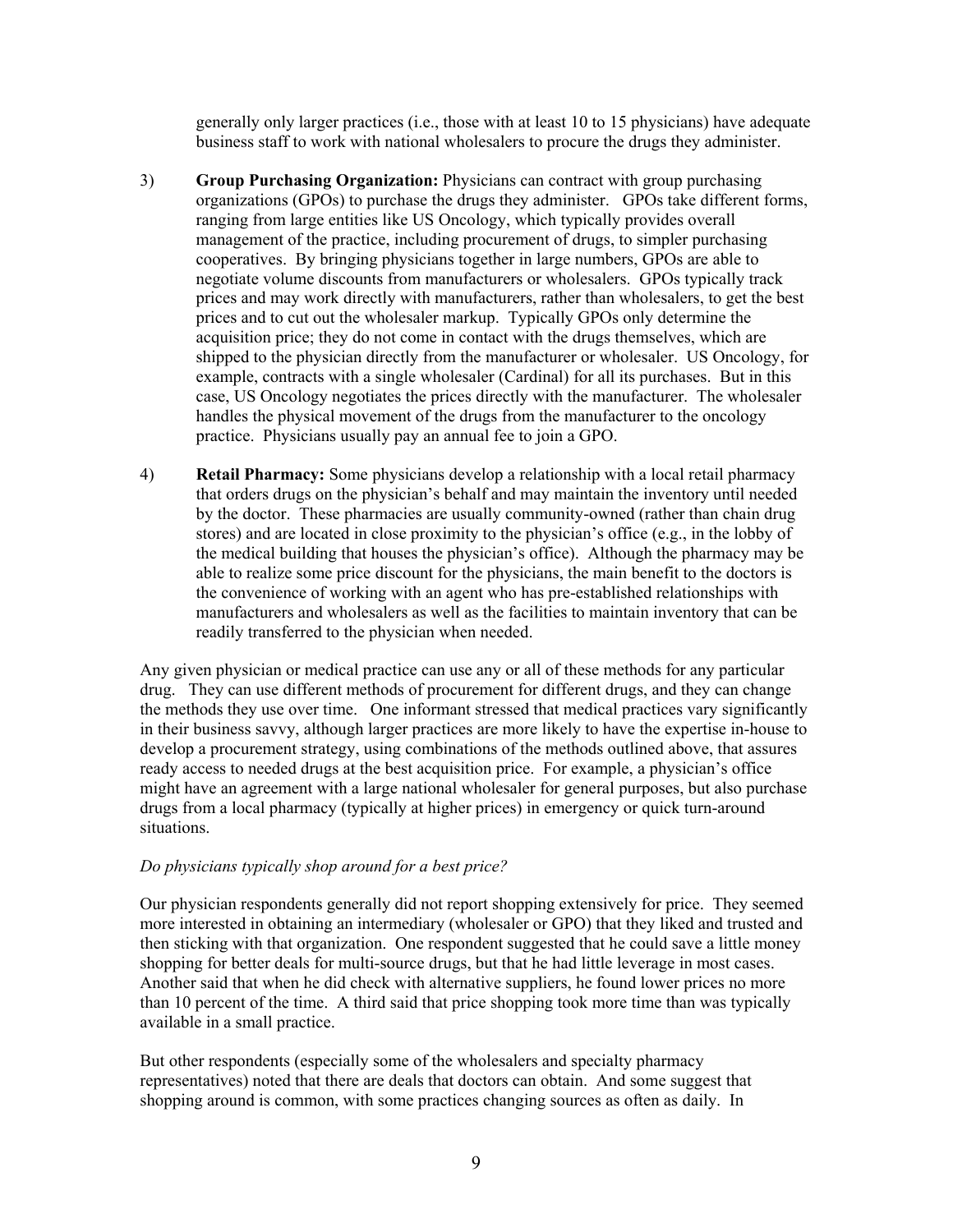particular, certain products (e.g., blood products) are bought and sold like commodities. In addition, a large practice may get a good price from a wholesaler if they have a sufficiently predictable volume of patients to take short-dated drugs. The different responses may simply indicate that the world of physician-administered drugs is highly variable and that our small number of respondents limits our ability to draw firm conclusions on the prevalence of different patterns.

#### *What types of inventory do physicians generally keep on hand?*

Most physician practices hold a fairly substantial inventory. Two respondents reported that their larger group practices might keep an inventory worth from \$300,000 to \$500,000 on hand (probably about a week's worth of medication). These larger practices have a regular volume of patients that necessitates having a good supply to accommodate changes in treatments on the day the patient comes to the office. They also indicated that certain drugs are not used often, but may be needed urgently on short notice. Smaller practices apparently also keep some inventory for commonly used drugs, but may order other uncommonly used or expensive drugs just in time for use by a specific patient.

But there are incentives – both in terms of storage space and overhead costs – to limit inventories. Carrying too much stock is an expense. Practices typically get deliveries three times a week or even daily. A common approach would be to review their treatment schedules for the week and to make sure that they had adequate stock to meet that schedule.

Most practices, at least the larger ones, use an automated medication administration system (e.g., Pixis) for maintaining their inventories. These systems combine storage with inventory control software where the request for a drug is entered into the system, resulting in the appropriate drawer being unlocked to obtain the drug. The amount is recorded for billing and inventory control purposes.

#### *Who is at risk for unused or spoiled inventory?*

The risk for drug spoilage depends on where the problem occurs and the particular distribution method used. Apparently, some manufacturers will accept the return of drugs that have been held past their expiration dates; others may give partial refunds if drugs are returned when the expiration date is approaching. According to one respondent, these returns require contract provisions at the time of purchase. But one specialty pharmacy company told us that if they ship drugs to a physician for the purpose of general inventory management, the physician's office is responsible for out of date inventory. If they ship the drugs to fill a prescription for a particular patient, the pharmacy company absorbs the risk. If drugs are spilled or otherwise spoiled in the physician's office, however, the physician is typically at risk for that unused inventory.

The general sense from our interviews, however, was that the chance of spoiled or out-of-date drugs is small. Almost all cancer drugs are shipped unmixed and have a shelf life of one to three years. While many oncologists maintain some inventory, it is usually not large enough to make drug expiration common. Larger practices have drug-dispensing machines that also perform inventory control and prompt them to reorder when needed. Overall, our respondents said that good inventory management is important.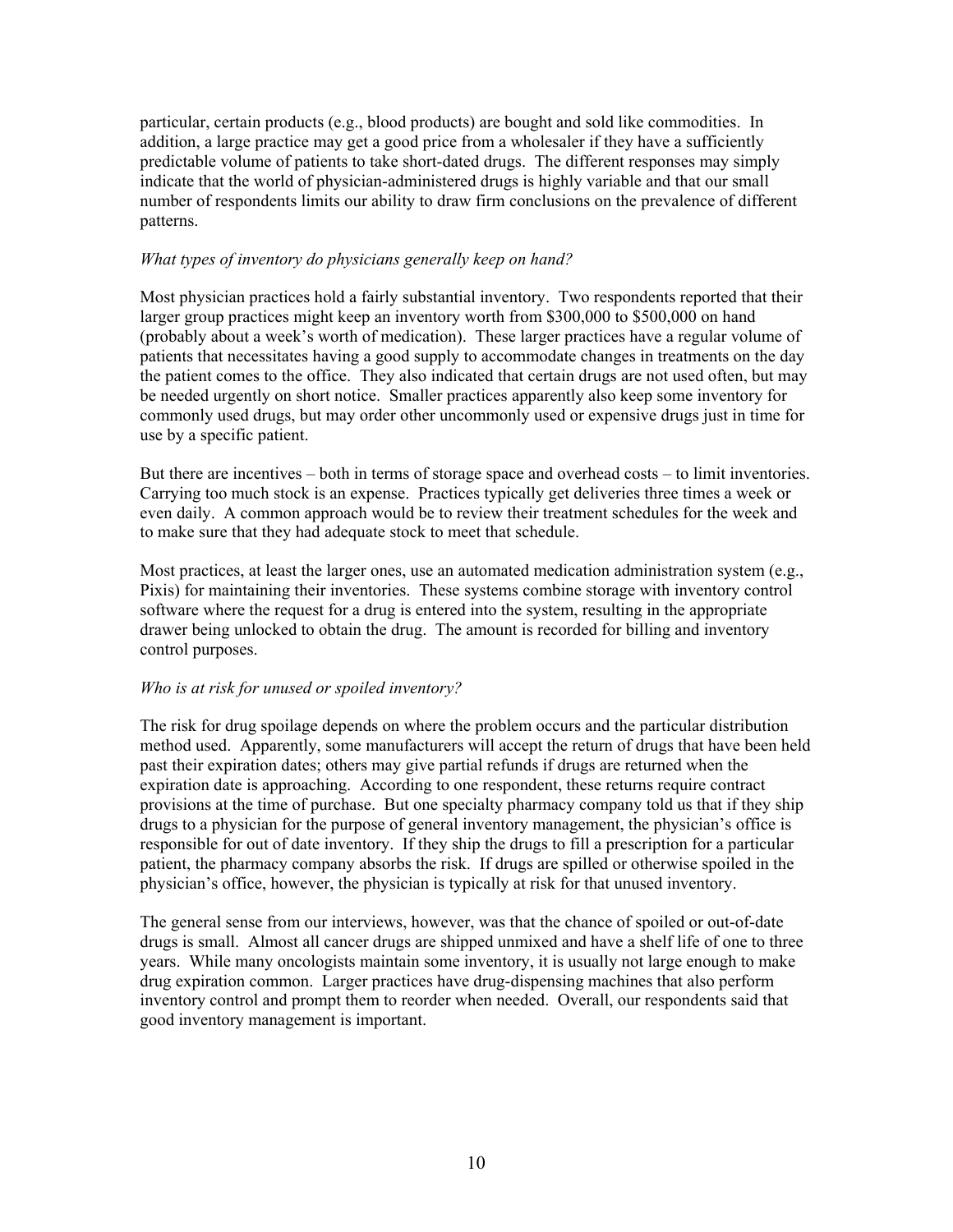#### *What is the risk of waste from multiuse vials of drugs?*

Manufacturers ship some drugs in multiuse vials. Many payers recognize this and will pay the physician for an entire vial, even though the patient may need only a portion of the drug contained in the vial. Larger practices may have both the inventory system and volume of patients necessary to use these products efficiently. In some cases, they may profit when two insurers each pay for the entire vial. In other situations, payers or GPOs may manage inventory from multiuse vials carefully to save everyone money.

#### *How is quality maintained? Who mixes the drugs?*

One reason that physicians often try to arrange for a single supplier to procure the majority of their drugs is for quality control purposes. Several respondents mentioned recent cases of counterfeit drugs or fraud in the supply chain. Physicians and some of the GPOs they work with felt strongly about the need to work with regular partners to reduce the risk of encountering serious quality problems. Although some anecdotes were reported of drugs being shipped to the physicians already mixed, the norm is clearly for the physician offices to mix the drugs as they are needed.

#### *What other case or disease management services do PBMs and insurers make available to physicians who administer specialty drugs?*

Our interviews suggest that "softer services" such as case management are more the exception than the rule for specialty pharmacy drugs. The organizations that are involved with distribution (wholesalers) do not get involved with these other services. Some larger PBMs that are beginning to move into the specialty pharmacy world by integrating physician-administered drugs into the outpatient drug benefits they manage are able to identify potential interactions among any medications that the patient receives. Some insurers and specialty pharmacy organizations establish pharmacy networks to help move drugs from physician administration to selfadministration (and hence from medical benefit to pharmacy benefit). However, this is generally not occurring in cancer since a medical professional still must administer most therapies. Lastly, our interviews suggested there might be great potential to improve quality and save money by identifying inappropriate uses of physician-administered medications. Realizing these benefits requires both a mechanism, such as National Drug Code (NDC) codes, to identify the dose and strength of drugs prescribed and a physician-administered drug benefit that is tightly managed. A few respondents pointed out that many of these "soft services" have the potential to create substantial savings over time, but will take longer to be realized than savings from a reduction in payments.

#### **Payment for Drugs Administered in Physician Offices**

Prior to some of the recent innovations, insurers covered drugs administered in the physician's office under a plan's medical benefit, not its pharmaceutical benefit. This has meant that the physicians were paid for both the cost of the drug and for their services in administering the drug.

By contrast, most outpatient drugs are paid as part of a health plan's drug benefit. Increasingly, plans have engaged PBMs and similar organizations to manage their outpatient drug benefits through the use of formularies, prior authorization, and related tools. In the last few years, insurers and their clients become more concerned about the growing number of new physicianadministered drugs and believe that there are significant opportunities for cost savings. As a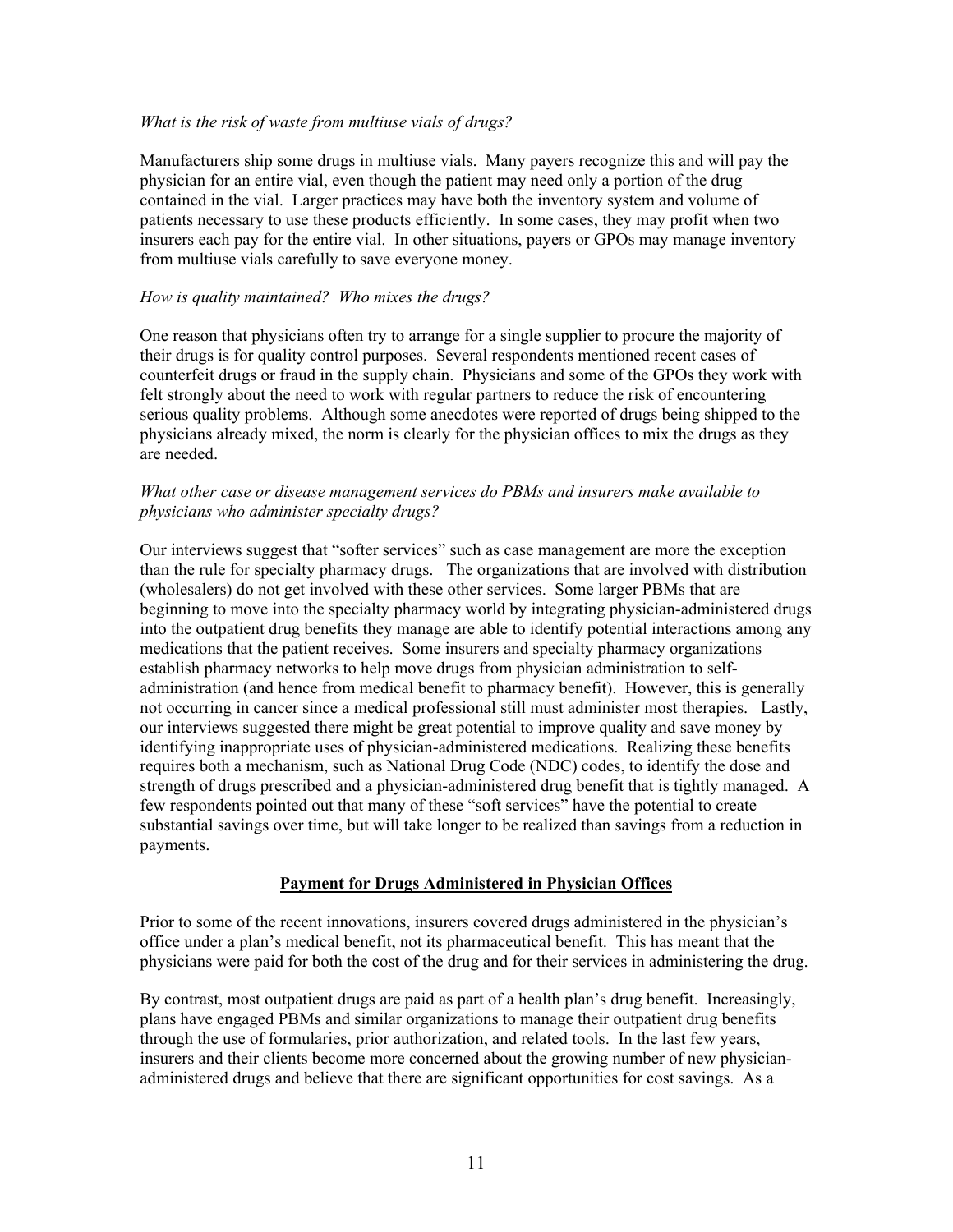result, some insurers have begun to work with PBMs, specialty pharmacies, and other organizations to alter how these drugs are provided to physicians and how they pay for them.

# *How do private insurers pay for physician-administered cancer drugs?*

Four types of drug "prices" enter into discussions of how physician-administered drugs are acquired and paid for: actual or "dead" acquisition cost, average wholesale price, Medicare allowable price, and wholesale acquisition cost.

- **Actual or "dead" acquisition cost** is the amount the physician actually pays for the drug under the traditional system. It can also refer to the amount that is paid by the specialty pharmacy or other organization (usually under contract with the payer) to acquire the drug for the physician. It does not include any allowance for the physicians' practice costs.
- Average wholesale price (AWP) is a reference amount that is described as not an average, not really wholesale, and not really a price. However, it is one of the few readily available published amounts for each drug and hence, has become an integral part of pricing and payment discussions. Two private firms, Red Book and First DataBank, publish AWPs for each NDC code, i.e., for each form and strength of a given medication. The AWP itself can vary substantially between Red Book and First DataBank, so the payment to physicians depends on which source the payer uses. One respondent provided an example where the First Data Bank AWP was \$62 and Red Book AWP was \$325. Private insurers and Medicare's carriers have typically handled this by taking the lowest of the AWPs.
- **Wholesale acquisition cost (WAC)** is a published number representing the amount paid by wholesalers to manufacturers for a given drug. However, some manufacturers sell drugs at a price below WAC to some distributors.
- **Medicare allowable cost** is the amount that the Medicare program pays physicians for drugs they administer. For most drugs, it is AWP minus 5 percent, an amount that in theory compensates the physician for the cost of the drug. In practice, it is now recognized that this payment also helps to compensate the physician for the practice costs associated with its administration.

None of these four prices represents a standard amount that private insurers pay physicians for drugs they administer. However, given Medicare's dominance as a payer, most private payers havefollowed Medicare's lead and pay physicians based on the  $AWP^5$ . Under both the traditional system as well as the various innovations outlined below, payment amounts range greatly. A further complication arises from the fact that AWP is recorded using NDC codes, while claims are filed using the broader J-codes that are part of the HCPCS coding system normally used for physician claims. Whereas NDC codes are assigned to each dose and strength of a particular drug, J-codes are aggregated across several NDC codes representing different manufacturers or container sizes. Hence, the payment depends on how the payer "crosswalks" Jcodes to NDC codes.

The percentage of AWP that insurers are willing to pay physicians also varies. Respondents cited payment formulas as high as AWP plus 10 percent and as little as AWP minus 20 percent. Our informants indicated that these payment formulas vary by drug and by purchaser.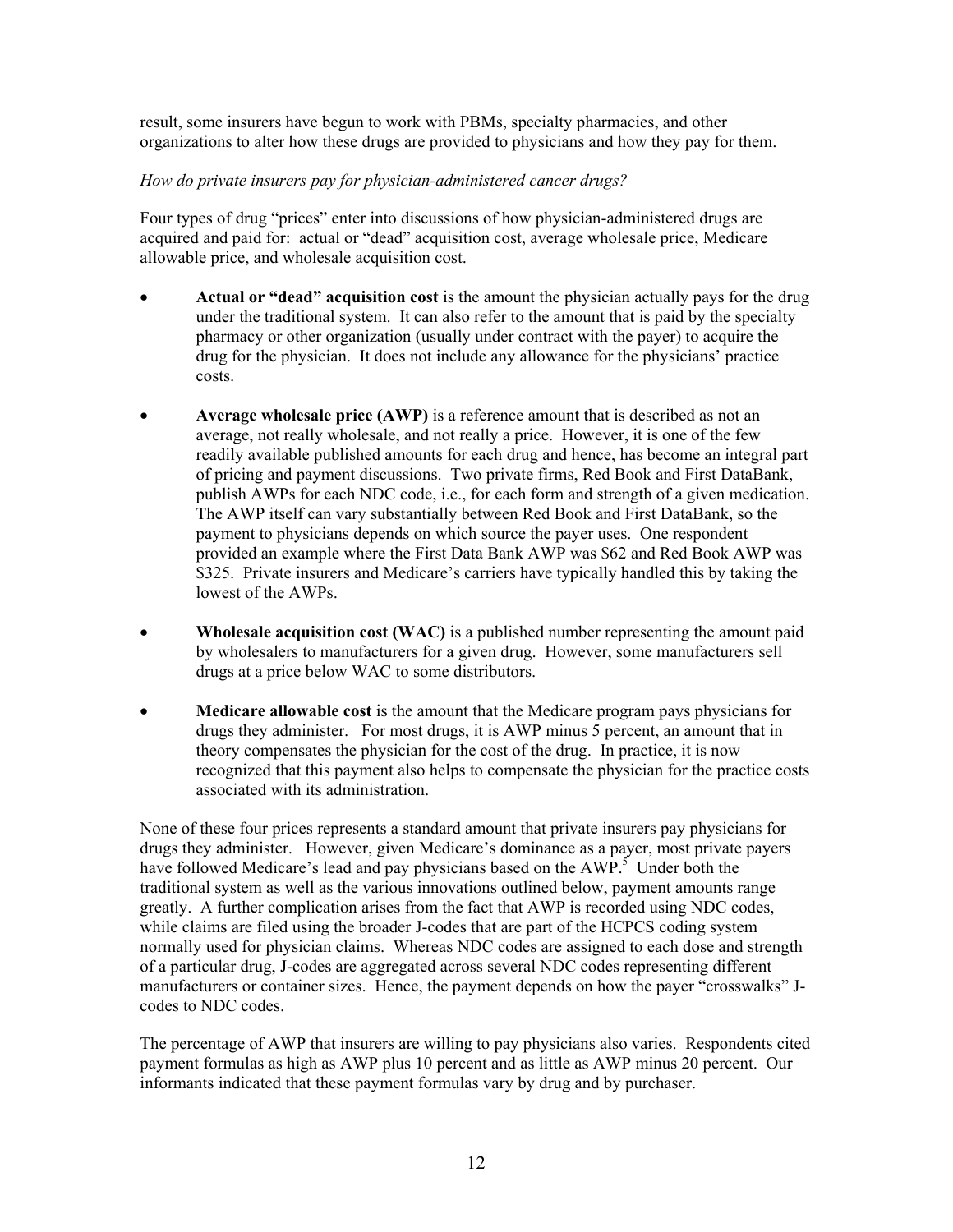Physicians further point out that Medicare and some private payers require patient coinsurance on the drug charges. Under Medicare, the patient is responsible for 20 percent of the charge. Thus, if they are unable to collect the coinsurance, their payment is reduced.

#### *How are physicians compensated for expenses incurred in administering a drug?*

Like Medicare, private insurers typically make a separate payment for administration of the drug. But as with Medicare, physicians feel these payments fall far short of the actual cost of administering the drug.

#### *What is the "spread" between acquisition cost and third-party payment?*

We heard two contrasting stories from our interviews. Representatives of insurers, PBMs, and consultants who are familiar with this market uniformly and strongly believe that physicianadministered drugs represents a significant area of revenue and profit for doctors. In their view, this profit results from the "spread" between the payment price and the actual acquisition price paid by the physicians. Although acknowledging that some of this spread compensates the physician for practice expenses (inadequately paid for under fee schedules), they view the spread as a source of profit to physicians. Two respondents told us that drugs represent between 50 percent and 60 percent of income for oncologists

By contrast, the oncologists with whom we spoke and some of the group purchasing organizations with whom they contract stressed that the margins they receive (relative to acquisition costs) on physician-administered drugs are crucial to offset under-payment for drug preparation and administration, follow-up with patients, and the infrastructure they must maintain in their offices to provide these services. They further told us that the "spread" was barely adequate to cover these other costs, which have been growing as more steps are taken to ensure the safety and quality of the drugs. In fact, they report losing money on a significant portion of the drugs they administer. They also insist that neither the price nor the spread are factors in decisions about treatment.

It is difficult to sort through these two differing stories and declare that one or the other is "true." We note that this is a common result in studies of physician payment. Generally, it is impossible to declare one perspective or the other as correct because the issue comes down to alternative philosophies about physician compensation and different views on the appropriate accounting for various services for which there is no specific source of payment. This discrepancy in how payment is characterized is a major reason that making changes tends to be so difficult.

#### **Innovations in Acquisition and Payment Methods**

The second set of questions addressed new acquisition methods that have been more recently introduced by insurers or other payers. We asked about how these new methods worked and what modifications they imposed on the traditional approaches in areas such as inventory control. Finally, we asked for reactions to these new methods – whether based on actual experience with them or impressions about what worked and what would not work.

#### *What sorts of innovation in procuring these drugs have private payers introduced in recent years?*

Some of the first developments in specialty pharmacy begin about seven or eight years ago with emergence of firms working with the manufacturers of newly approved biotechnology drugs.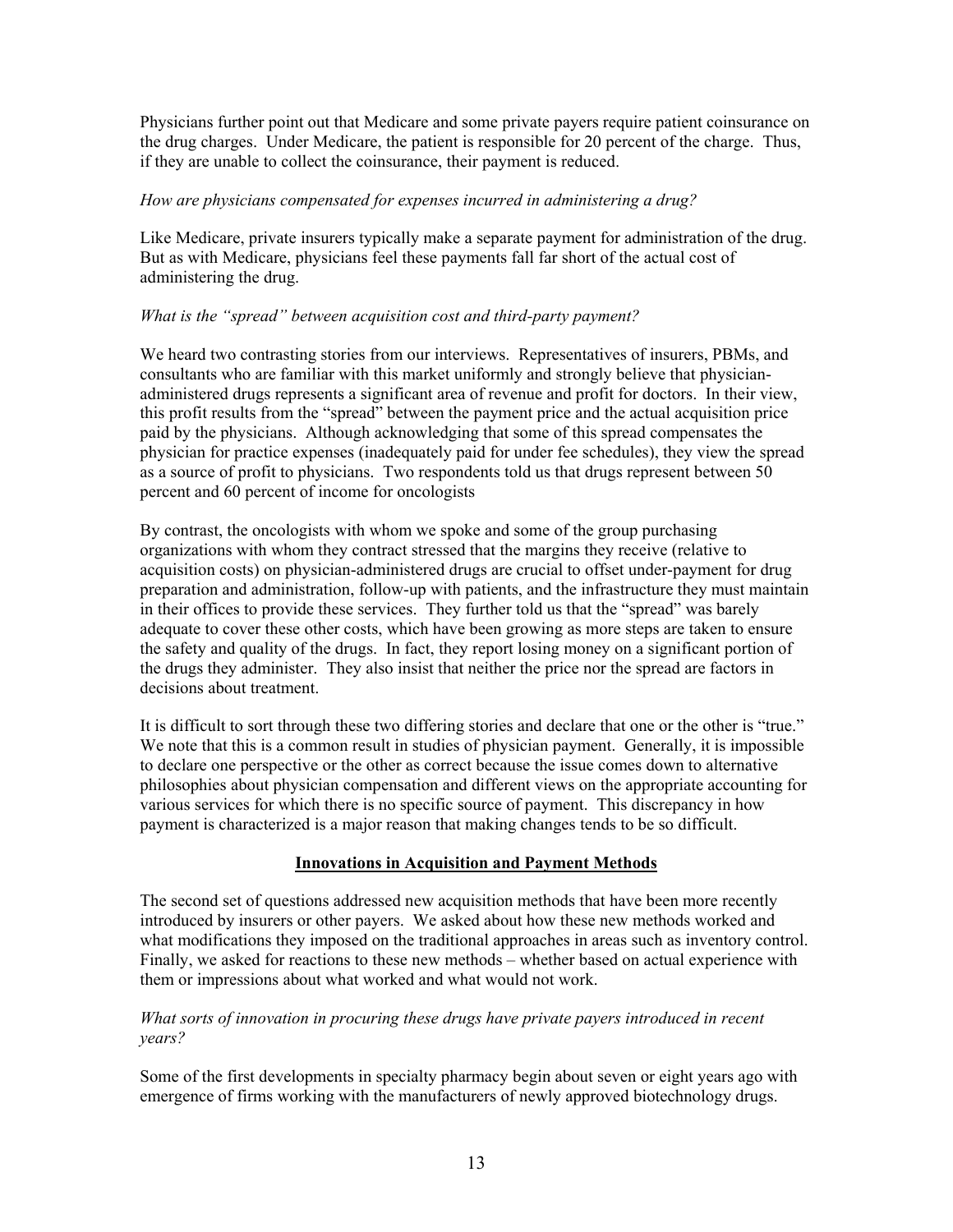Often these new enterprises were part of existing companies including large wholesalers such as McKesson. Because some of these drugs were developed by relatively young biotechnology firms with little experience in the launch and marketing of new drug products, the manufacturers sometimes contracted with specialty pharmacy organizations to establish a distribution chain, including networks of pharmacies trained in how to dispense the products and in working with patients and doctors on appropriate use of the products. They also worked with physicians, patients, and insurers to win coverage and establish payment levels for the drug. As the following examples indicate, with time these firms and other specialty pharmacy companies that entered the market have come to work for insurers.

The innovations in drug procurement and payment that some insurers are beginning to use today include attempts to realize volume discounts in the acquisition costs of drugs (that are passed, at least in part, onto the payer) and, to a lesser extent, attempts to reduce medication uses not supported by clinical evidence. These new approaches are also designed to squeeze down the "spread" or profit margin that they perceive as widespread with physician-administered drugs.

Two respondents, who represent a wholesaler and a specialty pharmacy firm experienced with the new approaches, said relatively few have been tried in oncology compared to other specialty areas that use physician-administered drugs. The differences are both clinical and political. The administration of oncology drugs involves a greater number of ongoing clinical decisions, with frequent changes in drugs and dosages based on how the patient is doing. In addition, oncologists can usually bring more pressure to bear on health plans and others because of the high profile that cancer treatment brings.

To design and implement these programs, insurers are working with a mixture of PBMs (or their subsidiaries that focus on specialty pharmacy) and specialty pharmacy organizations. The innovations in the drug distribution system include the following:

1) **Prescribed Distribution Channels:** Some insurers have contracted with specialty pharmacies to perform a variety of services including purchasing of drugs from manufacturers, providing them to physicians as a wholesaler or pharmacy, and "managing" the benefit as a PBM would do for an outpatient drug benefit. One variant of this model is to designate a single specialty pharmacy vendor that all physicians would be required to use. In other cases, physicians may be offered a choice of more than one designated vendor.

Among our interviews, the relationship between one specialty pharmacy and a health plan with significant market share in its region illustrates this new method. For several years, oncologists treating this insurer's patients have been required to purchase their drugs through the specialty pharmacy, which delivers them to the physicians' offices unmixed within one to two days. In some cases, physicians treat patients with drugs in their inventories and the specialty pharmacy replaces the medication. In cases where physicians do not have the drug in stock, the specialty pharmacy dispenses it labeled for thatspecific patient.<sup>1</sup> In some cases, the order and delivery may cover an entire course of

 $\overline{a}$ 

<span id="page-14-0"></span> $<sup>1</sup>$  Although there is no financial difference from the perspective of the doctor or specialty pharmacy</sup> between the pharmacy shipping the drug for a particular patient prior to its administration and shipping the drug after the patient receives treatment to replenish the doctor's inventory, the latter requires that the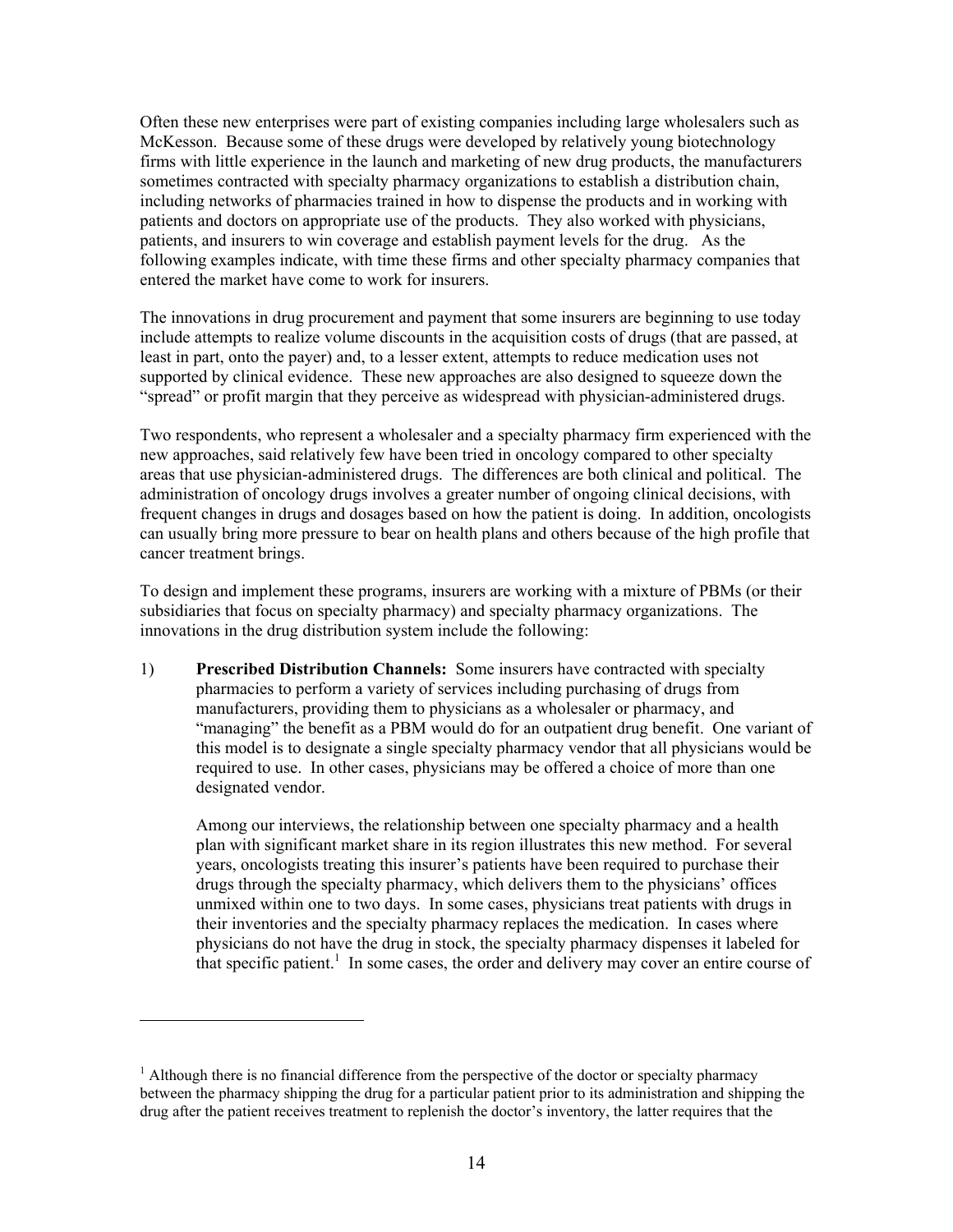chemotherapy, but it may be more common to handle each session separately because of frequent changes in the specific drugs and dosages for a given patient.

In this example, the specialty pharmacy also collects basic diagnostic information with the order and for some conditions compares this information against pre-established treatment guidelines. When a prescription appears to be in conflict with these guidelines, the specialty pharmacy alerts the insurer to decide whether the treatment is appropriate under the patient's insurance contract. On a monthly basis, the specialty pharmacy provides reports to the insurer about the drugs it has dispensed. Unlike the majority of private insurers, who are limited to the use of J-codes to adjudicate medical benefit claims, this firm has the capability to handle claims based on NDC codes. The use of these codes allows the insurer to examine doses and strengths of the drugs dispensed, information not normally captured by the J-codes. In this case, the insurer is trying to save money through both price discounts and utilization management.

- 2) **Patient Purchase**: In a small number of cases, insurers require patients to purchase their drugs (usually in a freeze-dried, unmixed form) at a preferred pharmacy and bring to the doctor's office for administration. This method allows the insurer to pay for the drug under the plan's pharmacy benefit and pay whatever price the plan's PBM is able to achieve from the manufacturer and pharmacy. Insurers adopting this approach vary in how they pay oncologists for administration. In most areas where this has been tried, oncologists have complained that they cannot cover their practice costs nor vouch for the integrity of the product. One oncologist reported hearing that the delivery company sometimes left drugs on a patient's doorstep, making proper storage difficult or impossible.
- 3) **Revised Payment Levels**: Some insurers have chosen not to become involved in the distribution channel, but have lowered the amounts they are willing to pay oncologists for the drugs they use in their offices. For example, instead of paying for whatever a physician might bill, the insurer may only pay a standard amount, e.g., AWP-10%. Or if they previously set payment at, say, AWP-5%, they might lower it to AWP-15%. Several interviewees commented that payment levels range significantly, citing payment rates from a high of AWP+10% all the way down to AWP-20%. The fee received by the physicians for administering the drug is often increased at the same time. One specialty pharmacy company gave an example where the payment for the drug was lowered by \$200, while the fee for administering the drug was increased by \$100. These amounts vary by drug, by insurer, and by the relative power of oncologists in a given geographic area to decide if they are willing to work with a given insurer.
- 4) **Utilization Management**: Some PBMs are also closely scrutinizing physician orders for drugs they administer in their offices to identify inappropriate utilization. We interviewed a representative of one PBM, a subsidiary of a large managed care firm, which has a tradition of very tight management of outpatient drug benefits through a closed formulary. In our interview, he noted that they look at the specific drugs

 $\overline{a}$ 

specialty pharmacy have a wholesale license, while the former requires a pharmacy license. In addition to this legal difference, the latter also helps an oncologist who maintains an office-based inventory to keep that stock of drugs fresh.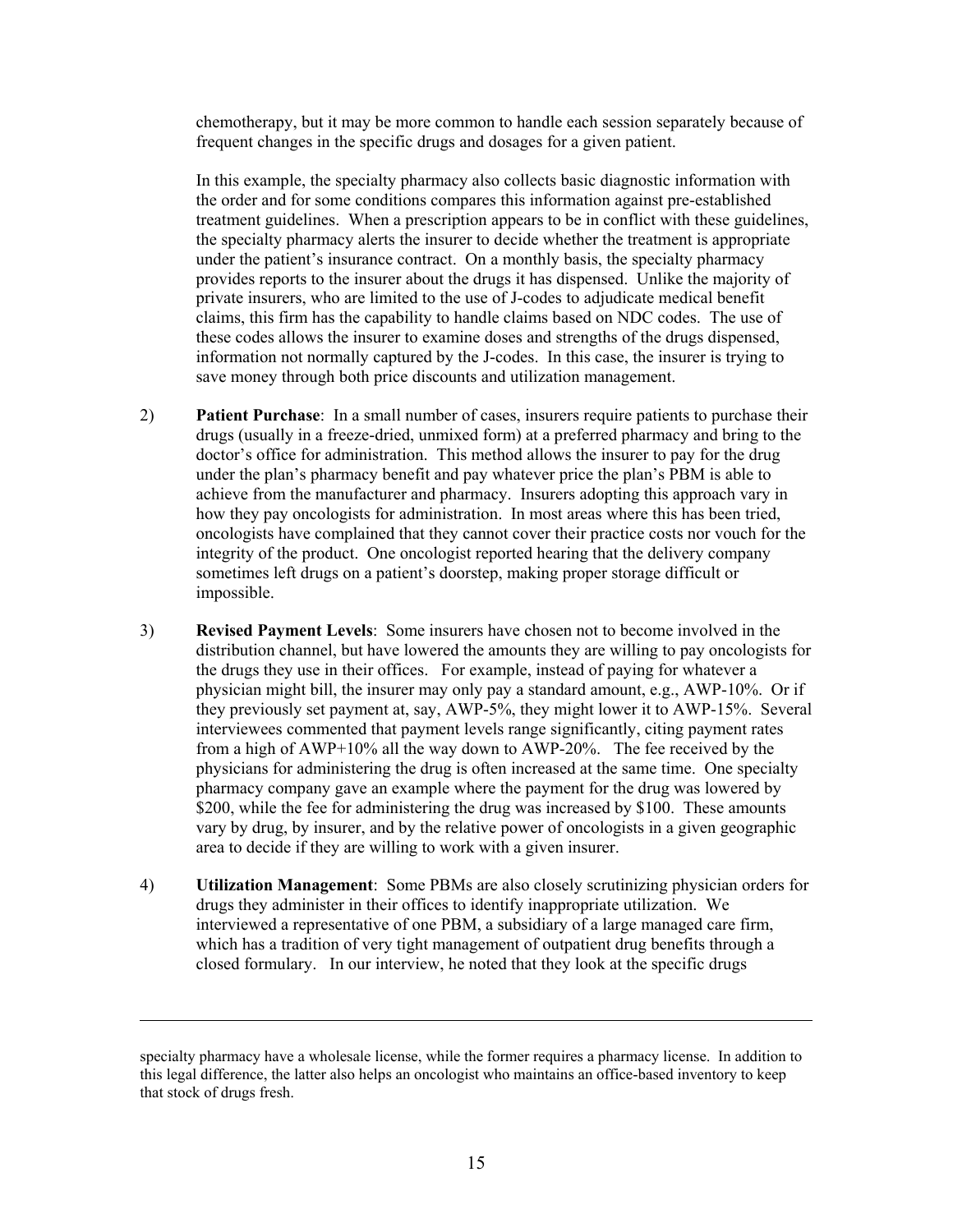prescribed and verify whether the medications correspond to the patient's reported conditions and diagnosis (sometimes requesting review of the medical record). Although this form of aggressive management of specialty pharmacy drugs seems to be the exception, our respondent indicated his belief that there is significant use of oncology medication that is not supported by medical evidence. He believes there is great potential for cost savings, more so than from price reductions.

From our interviews, such tight management of utilization of physician-administered drugs has been the exception. However, some other PBMs are also beginning to manage physician-administered drugs paid for under the health plans' medical benefit as they would an outpatient drug benefit. Most of their efforts have focused on drugs dispensed as part of the health plans' home health benefit. To date they have done little in oncology. Officials at one large PBM told us they are rolling out their specialty drug program slowly and have avoided the cancer area for the most part, focusing on human growth hormone, hemophilia, interferons, and other drugs. In part, they see cancer drugs as so specific to patient conditions that they are more difficult to manage using traditional PBM methods. It also takes time to develop good data on appropriate utilization rates. In addition, they have wanted to avoid the substantial physician "push back" that would ensue among oncologists. But they do include some drugs ancillary to cancer treatment, such as drugs in the erythropoietin family, in their new specialty pharmacy program. Under this program, the PBM arranges for the drugs to be purchased and dispensed to the physician's office with a volume discount. It also provides counseling to patients (particularly for cases where drugs that can be self-administered after appropriate training) and performs some drug utilization review to identify potential interactions with other medications the patient is taking.

One informant pointed out that utilization management can yield two types of savings: those that come from cases where specific, inappropriate prescriptions are rejected, and those that come from the discouragement of inappropriate prescribing before it happens.

5) **Preferred Drug Programs/Formularies**: Some insurers and their PBMs/specialty pharmacies are beginning to use formularies for those oncology drugs with generics or close substitutes. One insurer indicated that while many cancer therapies are new drugs with limited potential for inclusion in a preferred drug system, there are more multisource products than conventional wisdom would indicate. As mentioned above, there is greater potential to use formularies for ancillary oncology products such as drugs in the erythropoietin family, other blood regulators, and anti-emetic drugs than there is among anti-cancer therapies themselves. While most of the experts interviewed indicated that the potential for using formularies and similar preferred drug systems would grow with time, one clinician expressed his belief that the number of multi-source drugs is shrinking. In the short term, this oncologist may be correct given the number of new anti-cancer therapies approved in recent years. In the longer term, however, the approvals of "me too" drugs and generics may increase price competition. But the low prevalence of many forms of cancer may limit the market for this type of development.

One respondent suggested that these new approaches will be implemented more easily for injectable drugs rather than infusible drugs. Infusible drugs typically involve more clinical decisions at the time of administration, so some of the new approaches will be harder to implement.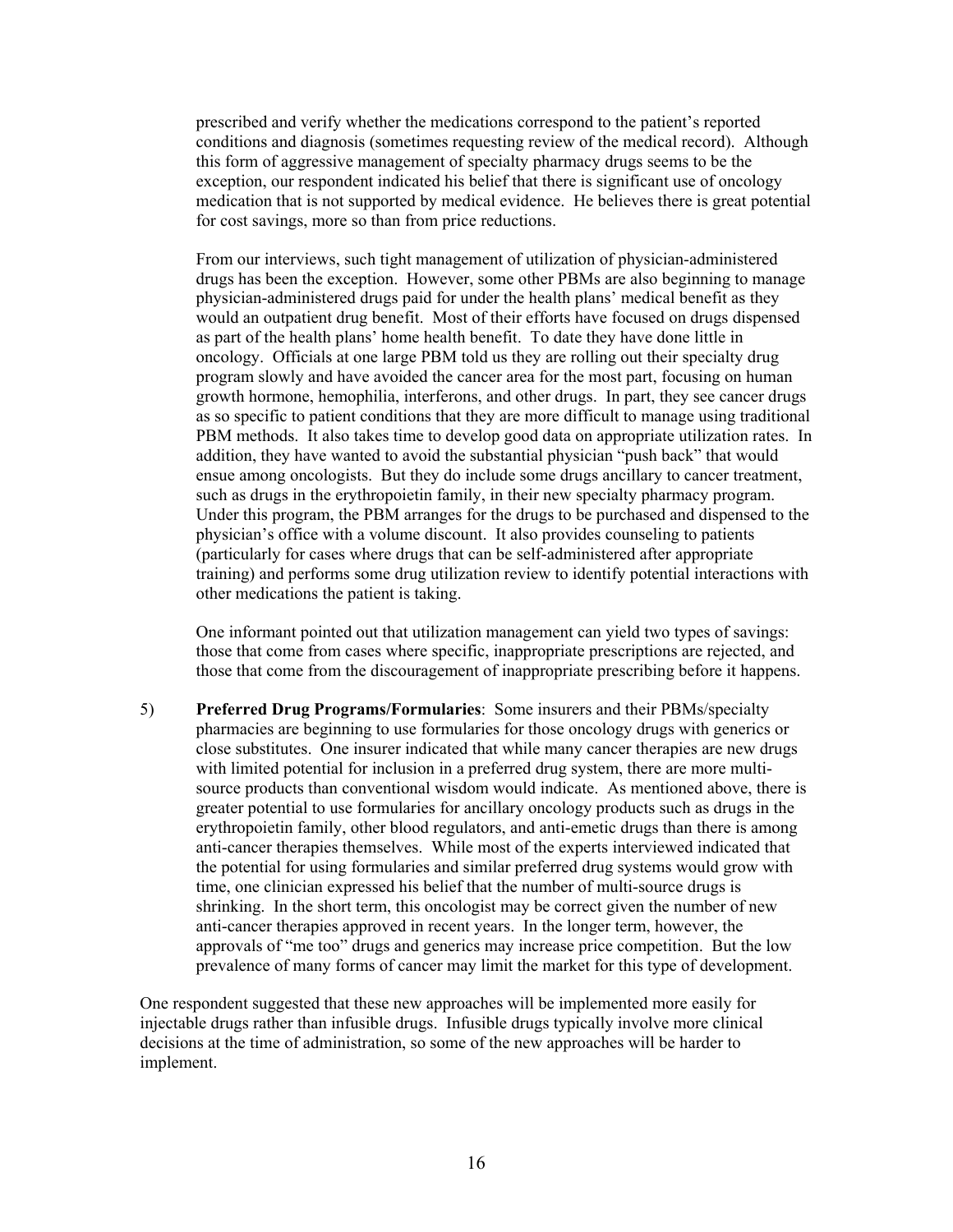# *What are the reactions of different parties to these innovations in the methods of drug distribution and payment?*

Our respondents expressed a wide variety of views on the innovative methods for distributing and paying for physician-administered drugs. For the most part, physicians strongly disliked the changes, while insurers and some of the specialty pharmacy companies were strongly counting on these programs to control costs. Others, especially wholesalers, are relatively indifferent. While some potential benefits and drawbacks are specific to a particular innovation, others may be common to several or all of the innovations.

#### Insurers, PBMs, Specialty Pharmacy Companies, and Payers

The insurers, PBMs, specialty pharmacy companies, and the employers who contract with them, are generally the ones that are pushing innovations in the distribution chain. For them, the major potential benefit is cost savings.

- Prescribed distribution channels, patient purchase, new payment levels, and preferred drug programs are designed in part to save money by achieving better volume price discounts from manufacturers or wholesalers or by reducing or eliminating the spread between how much physicians pay for drugs and how much payment they receive. Achieving price discounts is the same strategy that GPOs have traditionally used, except that here the insurer, not the physician, is deciding how much of a margin on top of the acquisition cost of the drug that the physician can receive. Normally, they can increase the administration fee for the physician by a lesser amount then the drug price is lowered to accomplish savings. The more active PBMs or specialty pharmacy companies among our respondents are enthusiastic about their ability to get cost savings.
- For the small subset of drugs with close therapeutic substitutes or generics, formularies and related preferred drug programs offer the opportunity for payers to obtain additional volume price discounts. With time, more drugs may have "me too" equivalents or generics, thus increasing the potential benefit to insurers looking to save money.
- Utilization management offers insurers the potential to save money by identifying clinically inappropriate uses of physician-administered drugs. This type of management is common for self-administered drugs, but has not been used much in the past for physician-administered drugs. Prescribed distribution channels, with their tight management of physician administered drug benefits, can also provide the opportunity to examine utilization, especially if they use NDC codes that capture dose size and strength of dispensed drugs (rather than the less specific J-codes usually used for payment).

In order to achieve the desired savings, insurers or PBMs face numerous barriers that make it more difficult to implement some of these new procurement and payment methods:

• The J-codes used by Medicare and most private health insurance to pay claims for physician-administered drugs can limit the effectiveness of prescribed distribution channels, new payment levels, and utilization management. Because they are aggregated across several NDC codes, J-codes mask important information needed to manage utilization. Their use limits the insurer's ability to examine physicians' prescribing patterns and to make sure they are providing or paying only for the amount of drug that a patient uses. Furthermore, many physician-administered drugs are newly approved products, and there can be significant delay in the assignment of a J-code after FDA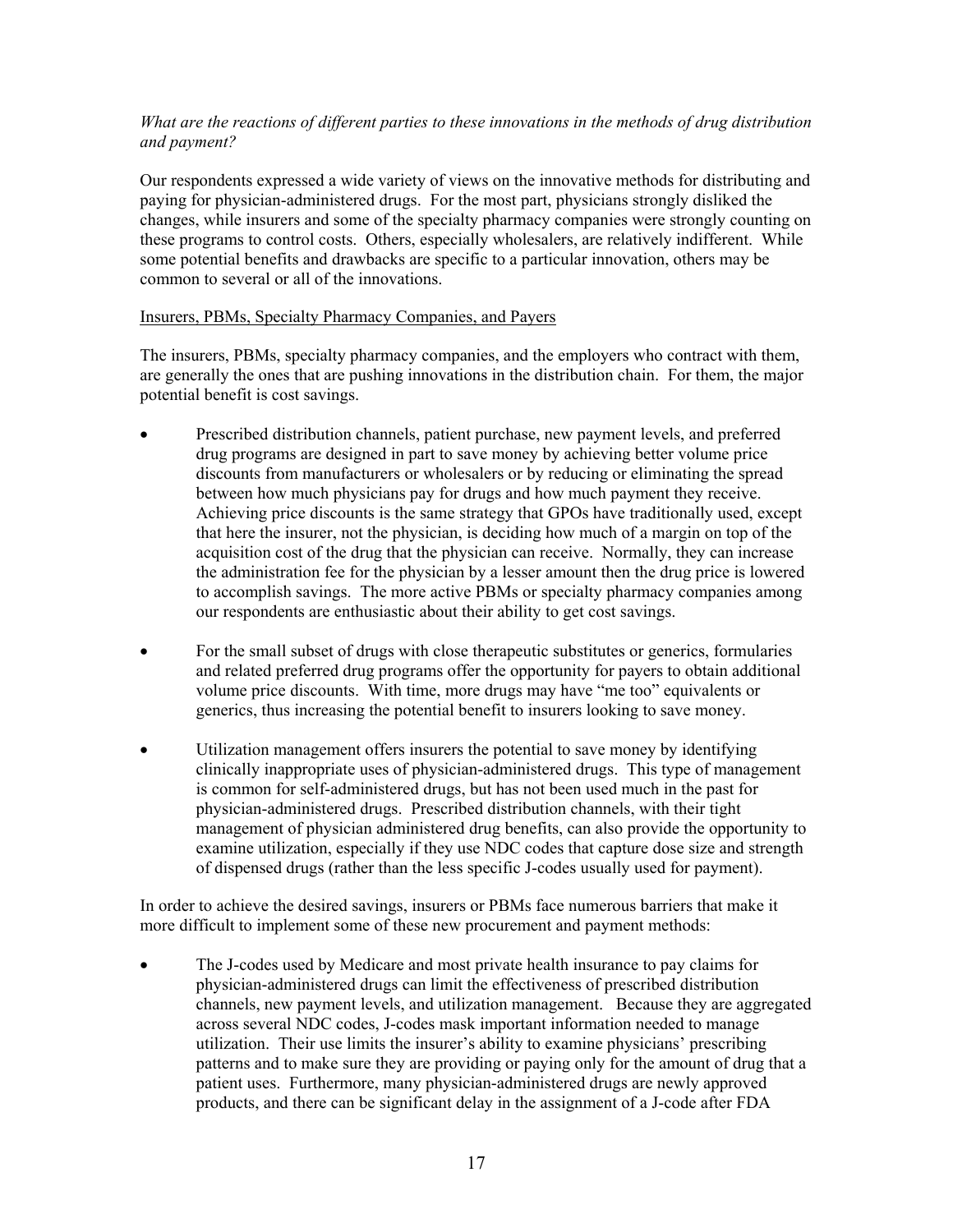approval. In the interim, claims for such drugs use a "miscellaneous" J-code that further inhibits the ability of a PBM to manage the benefit. By contrast, claims processing of outpatient drug benefits rely on NDC codes that are specifically assigned to each dose and strength of an FDA-approved drug. Insurers that use prescribed distribution channel methods have some ability to dispense using NDC codes (and one respondent does so), but the insurers paying physicians for drugs they purchase must rely on J-codes.

- Insurers can face resistance from physicians especially oncologists to most of these innovations. The physicians' concerns, which include their ability to cover their practice costs and assure the quality of drugs administered, are discussed in greater detail below. In one case, physicians closed down their office-based practices for three months and shifted treatment to the hospital outpatient department. This raised the cost of a chemotherapy session from \$3,000 to \$5,000. The ability of insurers to force physicians to accept these new methods depends on the relative clout of the physicians and insurers in the particular geographic region, i.e., how uniformly can the physicians act to resist these methods? Do the insurers have sufficient market share that the physicians must accept their patients? At least one respondent noted that resistance can be overcome, but it requires considerable effort and outreach. Several respondents noted that, among the different parties, oncologists have the greatest leverage in these disputes.
- In some cases, insurers adopting prescribed distribution channels have chosen to address some physicians' financial concerns, thus lowering the potential cost savings. In these cases, they procure the drug at a cost less than what the physician would pay on his or her own, but pay physicians the same margin in absolute dollars to cover preparation, administration, and overhead. For example, a physician purchasing drug X on his own may pay \$90 and bill the insurer \$100 to cover his practice costs. The insurer, using a prescribed distribution channel, may pay only \$80 to acquire the drug, but still pay the physician \$10 to cover practice costs.
- When insurers take more control of drug distribution, problems may arise from a lastminute change of orders based on an assessment of the patient's medical condition on the day the drugs are to be administered. In some cases, this may mean that drugs shipped for use by a particular patient are wasted, adding to the insurer's costs. This is less of an issue when the insurer replaces stock the physician holds.
- As mentioned in the previous section, the expiration of patents and the expectations of close therapeutic substitutes for many drugs associated with cancer therapy suggest that formularies and other types of preferred drug programs may yield further cost savings for payers in the future. However, respondents also reported that that biomedical research is subdividing cancers into more and more subtypes. To the extent that treatment regimens become more patient-specific, there may be limited opportunities for payers to prefer one drug to another for a given patient's treatment.

# Patients

Patients are affected in fairly modest ways by these changes, although under some changes the financial savings could be substantial.

• Utilization management offers potential enhancements to the quality of care. In addition to identifying inappropriate uses of drugs, tightly managed specialty pharmacy programs sometimes offer case management or instructions that allow drugs to be self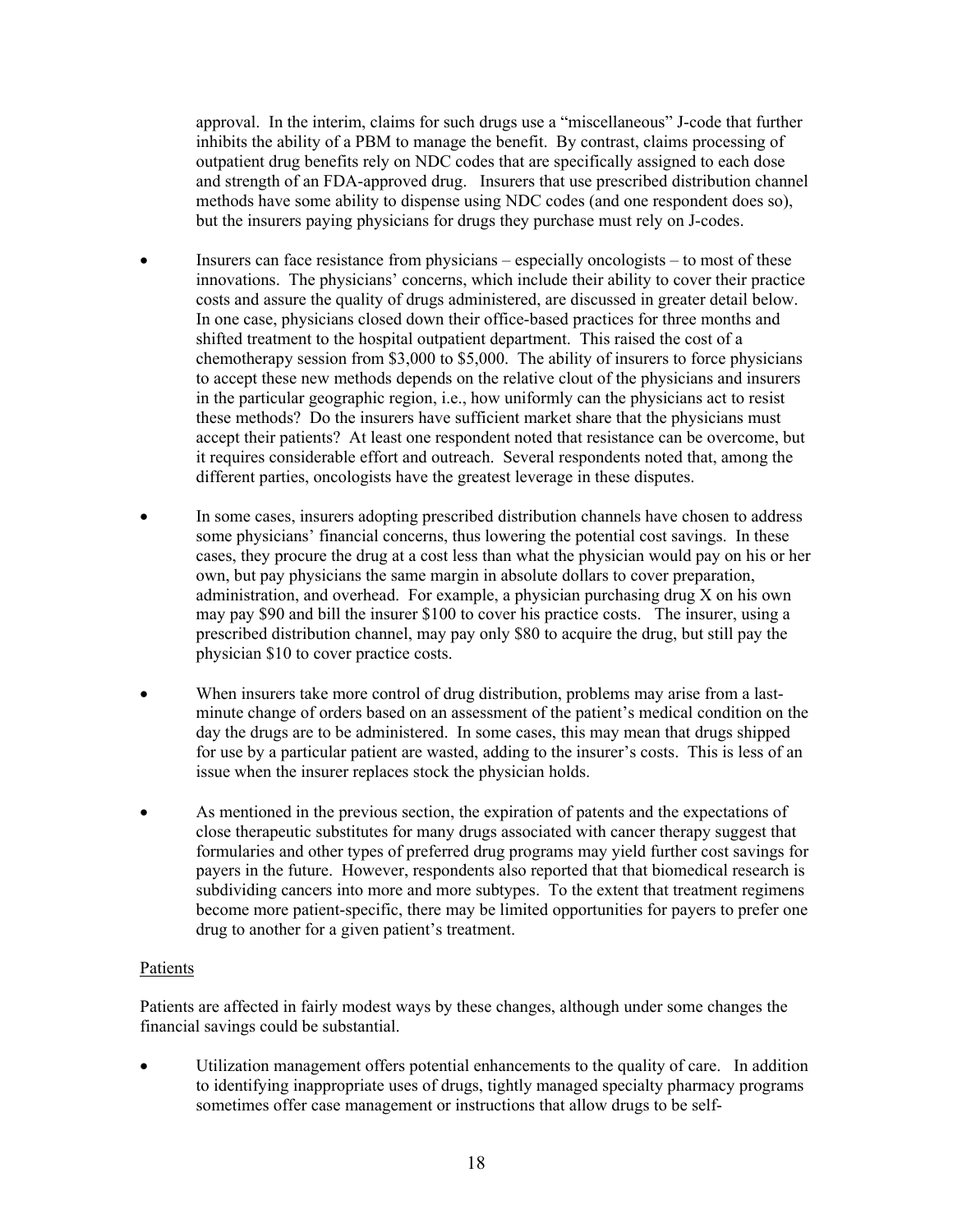administered. Furthermore, to the extent that insurers are integrating physicianadministered drug dispensing into their outpatient pharmacy benefit (i.e., by having patients purchase their drugs at a retail pharmacy or by otherwise using the same PBM for both types of drugs), it increases their ability to identify drug interactions between physician-administered and self-administered drugs.

- Patient purchase may offer some patients an out-of-pocket savings by moving the drug purchase from the medical benefit to the outpatient prescription drug benefit. In some cases, the out-of-pocket outpatient drug payment may be set lower than the usual 20 percent coinsurance required for medical benefits. Of course, patients will still be liable for cost sharing on the physician's fee for administration.
- Under prescribed distribution channels, new payment levels, and preferred drug programs/formularies, patients would realize savings even if drugs continue to be paid under the medical benefit. By cutting the allowed charge for drugs, patients would owe 20 percent of a lower amount.

For patients, there are also some barriers or downsides to any of the new methods:

- The patient purchase approach subjects patients to the inconvenience of having to pick up the drugs at the pharmacy, pay any co-payment up front, and carry the drugs to the doctor's office where they are prepared and administered. For patients who are sick, this may be a particular burden. If they do not feel well enough to get the drug in time for a scheduled appointment, they could experience delayed or missed treatments.
- The prescribed distribution channels approach leads to the possibility that a last-minute change in the medications ordered can delay treatment while the physician awaits delivery of the new medication. Such a delay is a best an inconvenience for the patient and can have negative consequences for the quality of care.
- As discussed below, physicians worry about the quality of drugs that are procured through prescribed distribution channels or patient purchase, i.e., channels other the ones the physicians traditionally know and trust. To the extent that their concerns are justified (verifying these reports was beyond the scope of this project), patients would bear any medical risk associated with receiving bad drugs.

#### **Physicians**

Overall, physicians themselves report almost exclusively negative effects from these new methods. Other respondents, however, have identified potential benefits that come from being able to order and receive drugs quickly.

- Prescribed distribution channels also help assure that drugs are less likely to be "out of date" when needed for patients. Under these new systems, doctors either receive the drugs "just in time" to administer them to patients, or they use existing stock and update their inventory with newer drug. In addition, in the case of patient purchase, the physicians are no longer responsible for acquiring or maintaining any inventory of drug. Hence, it is always as fresh as the stock at the patient's pharmacy.
- Prescribed distribution channels and patient purchase also provide a minor financial advantage to physicians since they do not have to pay the acquisition cost of the drugs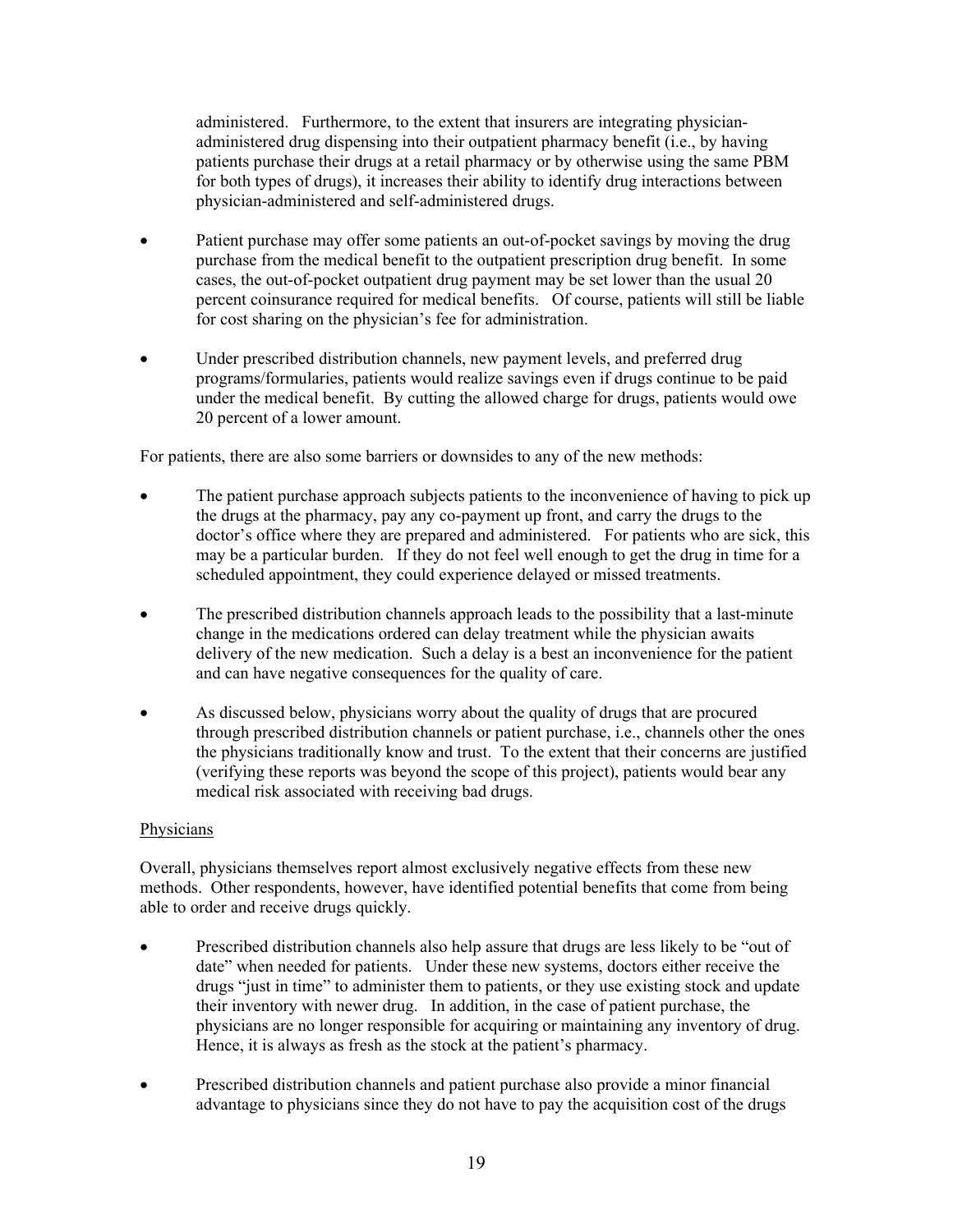upfront and then seek payment. In fact, some physicians may be glad to get out of the business of buying drugs, carrying the inventory costs, and then getting paid by insurers. If prices are going to be reduced regardless, they might prefer to eliminate the cash flow problems.

Physicians have expressed significant concerns about both the financial and clinical implications of most of the innovations being adopted by private payers.

- Under prescribed distribution channels, patient purchase, and new payment levels, physicians are concerned that they receive payment adequate to cover their practice costs, i.e., the preparation and administration of the drug and the use of infrastructure associated with providing the treatment. Under the patient purchase model as well, insurers would have to make sure that the payment to physicians is adequate to cover these costs. Under prescribed distribution channels and new payment levels, payers have to decide how much of a margin over a drug's acquisition cost they should allow physicians to cover such expenses. There has been significant discussion about how Medicare should pay for these costs – for oncologists in particular. As mentioned earlier, payment levels among private payers under both old and new distribution methods ranged broadly.
- At the same time, the oncologists interviewed acknowledged problems with the current system. Some thought it might be preferable to have a system that paid for administration of the drugs at a level that more accurately reflects practice costs (acquisition and administration of the drug and associated patient care costs) instead of the current system where they take a loss on these services but make it up in profits on drugs.
- Under patient purchase and prescribed distribution channels, physicians expressed serious concern over the quality of drugs that they did not procure themselves through the channels they have worked with in the past and trust. Most physicians had heard about recent cases of counterfeit drugs and were worried about being forced to work with new distributors with whom they lacked experience. Of course, the wholesalers, specialty pharmacies, and PBMs interviewed indicated that they trusted their distribution channels not to ship counterfeit drugs. Some physicians also noted that when drugs come "premixed" in liquid form, they could not vouch for the strength or conditions under which they were prepared. Again, the wholesalers, specialty pharmacies, and PBMs interviewed downplayed this particular risk, indicating that almost all cancer drugs are dispensed in freeze-dried form and mixed in the physician's office.
- Physicians also object to losing the ability to have one organization handle all their drug transactions. As noted above, most practices generally work with a single GPO or wholesaler for this very reason. Physicians indicate problems stemming from keeping track of multiple insurers. They might have to maintain multiple inventories, although this problem goes away if insurers allow the option of providing replacement drugs, not drugs specifically labeled for a patient's use. But even in the latter case, physicians suggest that it will increase administrative demands. One potential step that could reduce the administrative problem would be increased use of electronic systems, although this may represent additional costs to some practices. Physicians also note that these new systems may preclude efficient use of multiuse vials. To a great extent, the issue for them comes back to a loss of quality control when there are multiple payers each with a different system.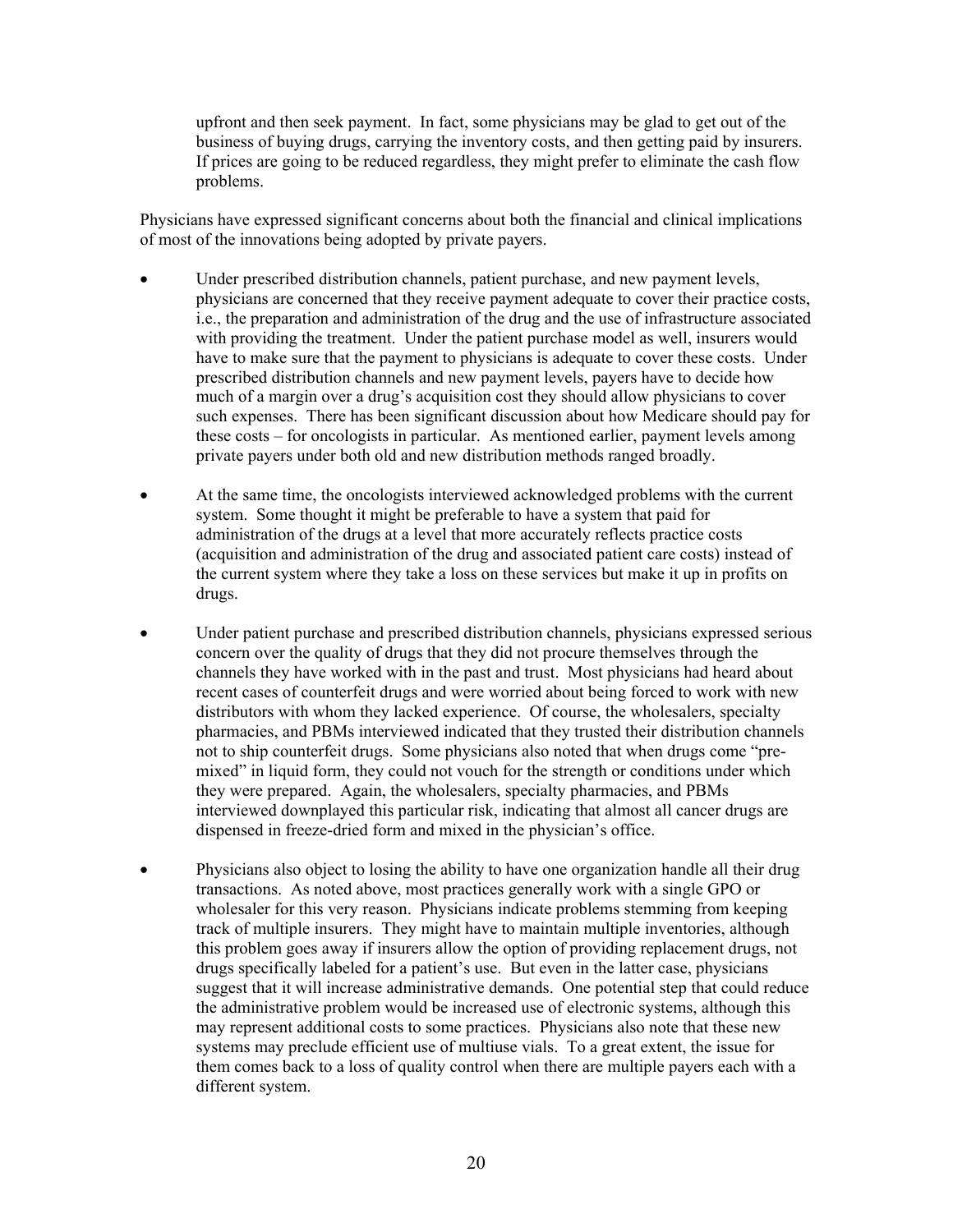*What are the sources and magnitude of savings that newer methods of distribution and payment able to achieve?* 

As mentioned earlier, respondents cited two sources of potential cost savings – savings by paying less for the drugs and, to a lesser extent, attempts to avoid unnecessary utilization of physicianadministered drugs.

Our informants voiced consensus that the prescribed distribution channels, new payment levels, and patient purchase approaches do yield lower per-unit prices, as one would expect. The concerns of physicians over the financial implications of these new methods bear further witness to this conclusion. Only one respondent, from a PBM, was willing to provide data on the savings they realize. The PBM studied one medical group that had previously been paid a flat AWP for injectable drugs and their administration. Under their new program, the PBM gave the medical group the option of using a prescribed distribution channel or accepting a payment level equivalent to what it could achieve if it purchased the drug. The PBM estimated that under the new system, it achieved an average of 14.1 percent off of AWP. Another company reported that it has experienced savings in the range of 10 percent to 25 percent by making adjustments on the price side, especially in non-oncology practices.

To date, attempts to save money through utilization management of cancer drugs are relatively uncommon for the reasons outlined earlier in the section on barriers. Thus far, they have been tried only by PBMs with a tradition of tightly managed pharmacy benefits and by some payers using the prescribed distribution channel approach. The same PBM that provided the cost savings estimates cited in the previous paragraph estimates that instituting a prior authorization requirement for injectable drugs yielded a 16.3 to 1 return on the actual cost of doing the prior authorization when overall health care costs were measured. The underlying idea is that prior authorization allows the payer to identify inappropriate utilization that could lead to more costly clinical complications. But it could not estimate the overall savings impact on drug spending.

The verdict is still out on whether these innovative approaches to acquisition and payment for drugs will be an improvement. Many are still pilot projects, and results are often unavailable. Beyond the view that infusible drugs and oncology drugs more generally are likely to be more difficult areas for change, it is too early to draw definitive conclusions.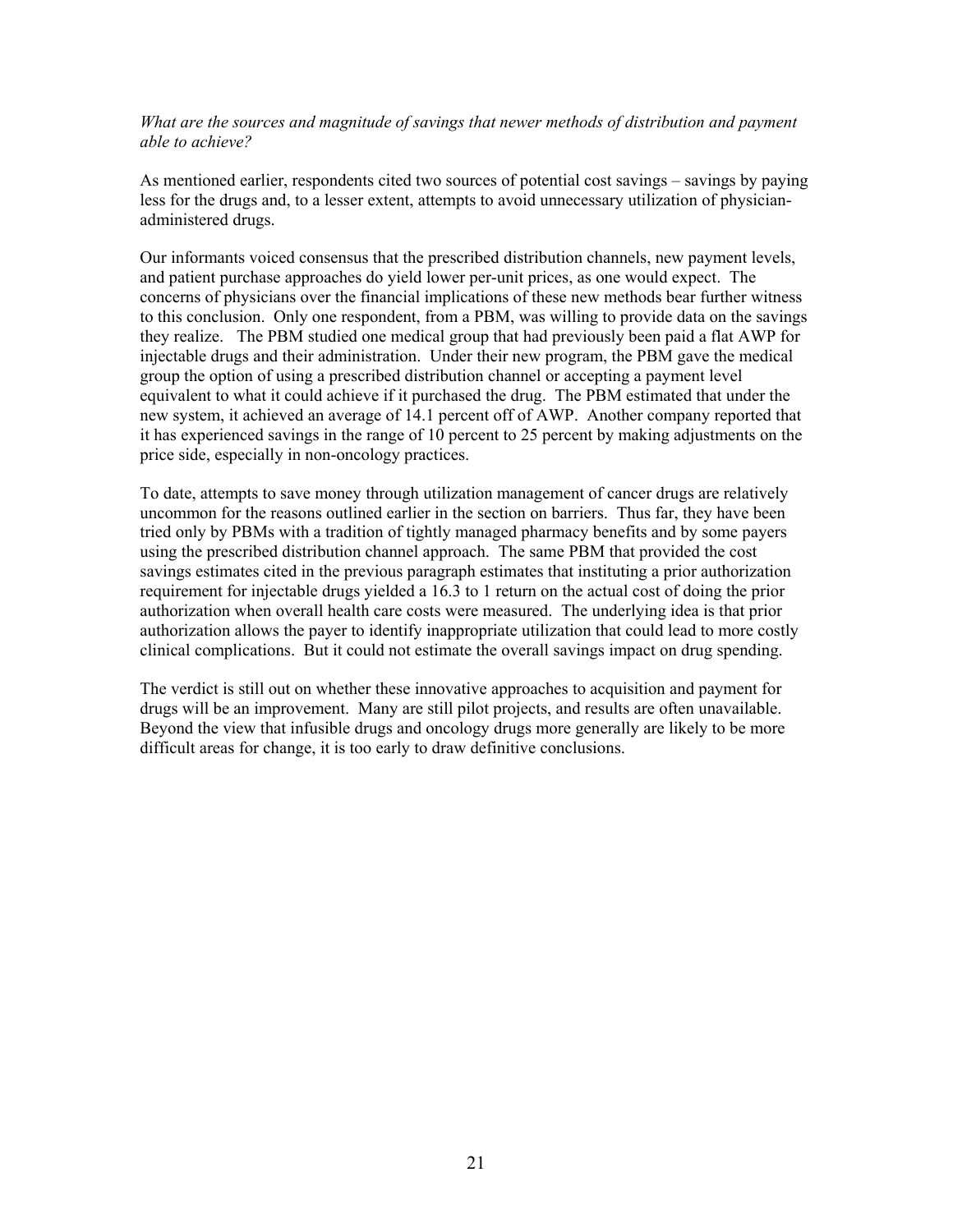Endnotes:

 $\overline{a}$ 

<sup>2</sup> United States Department of Health and Human Services, Office of Inspector General. OEI-03-00-00310 Medicare Reimbursement of Prescription Drugs. January, 2001.

<sup>3</sup> MedPAC analysis lays out problems with AWP-based payments for drugs. Washington Health Beat. March 2003.

<sup>4</sup> Drugs in the Development Pipeline. NORC at the University of Chicago and Georgetown University. Report submitted to MedPAC, April 15, 2003.

<span id="page-22-3"></span><span id="page-22-2"></span><span id="page-22-1"></span><span id="page-22-0"></span><sup>5</sup> Exploring alternatives to AWP-pricing for Medicare-covered drugs. MedPAC staff presentation, January 16, 2003

<sup>&</sup>lt;sup>1</sup> United States General Accounting Office. GAO-01-1118 Medicare Drug Payments. September 21, 2001.